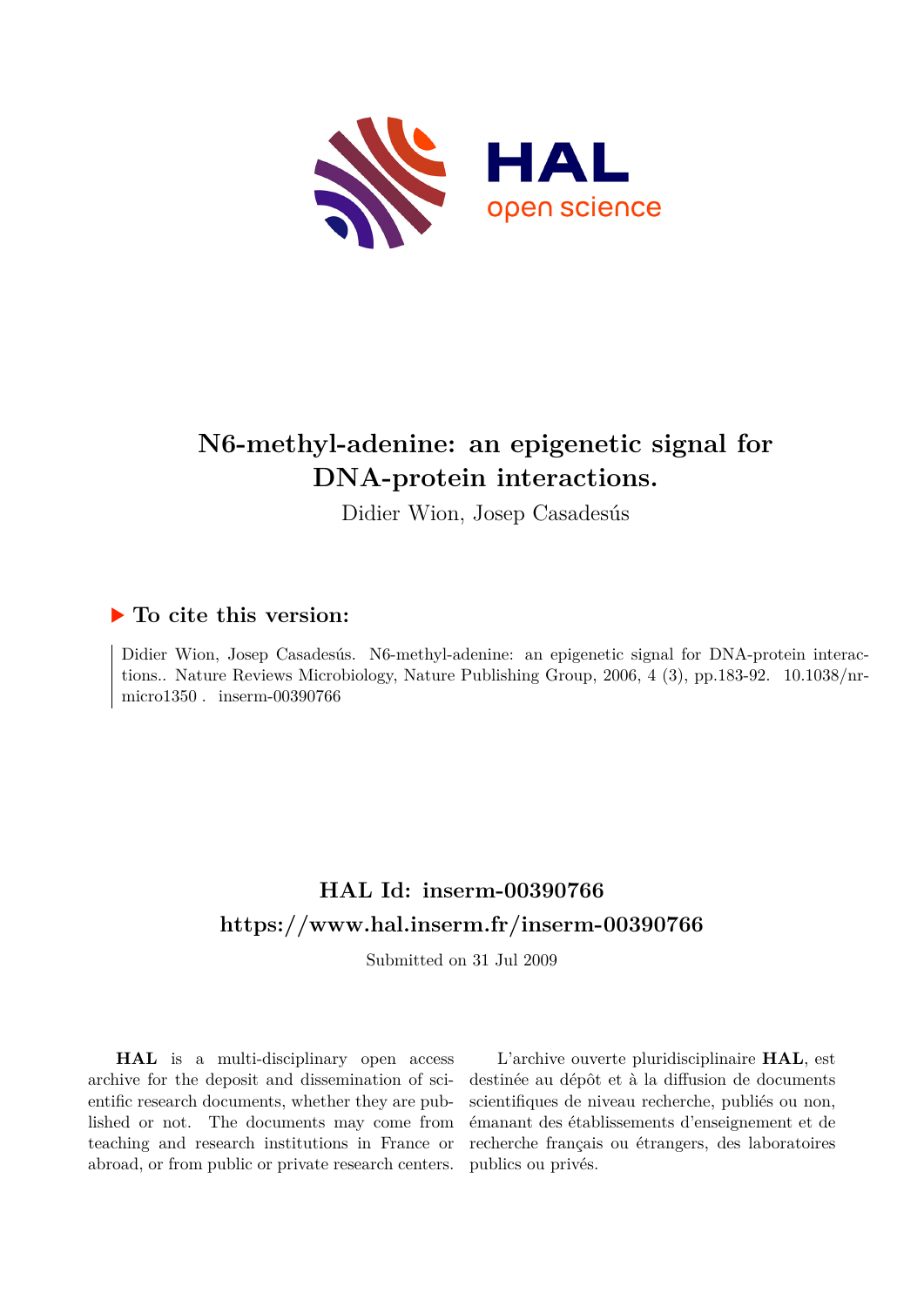# $N<sup>6</sup>$ -methyl-adenine: an epigenetic signal for DNA-protein interactions

# Didier Wion<sup>1</sup> and Josep Casadesús<sup>2</sup>

<sup>1</sup> INSERM U318, CHU Michallon, Université Joseph Fourier, 38043 Grenoble, France

<sup>2</sup> Departamento de Genética, Universidad de Sevilla, Apartado 1095, 41080 Seville, Spain

# Corresponding author:

Didier Wion, INSERM U318, CHU Michallon, 38043 Grenoble Cedex 09, France. Phone: (33) 476 765 853. Fax (33) 476 765 619. E-mail: didier.wion@ujf-grenoble.fr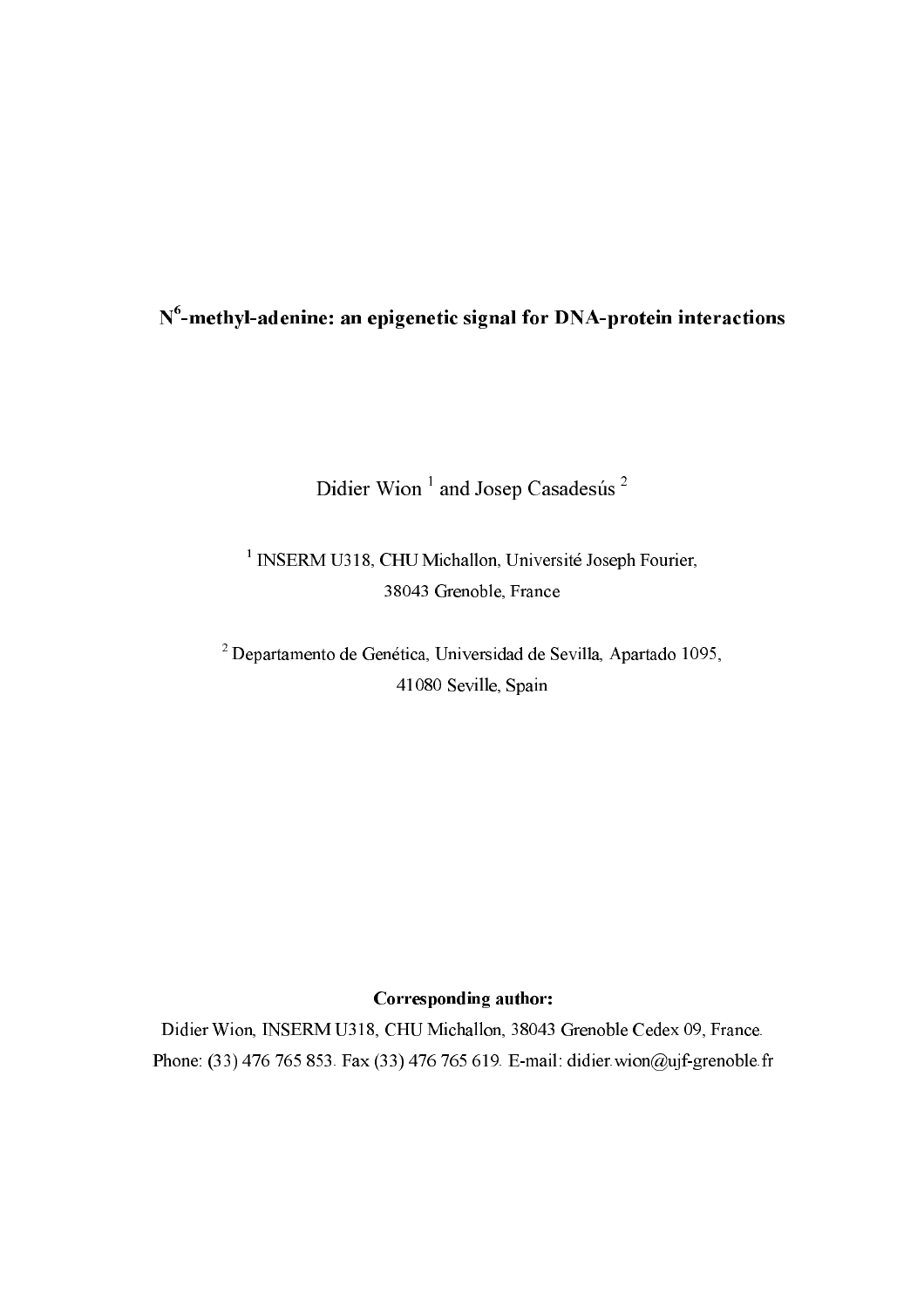#### **Summary**

 $N<sup>6</sup>$ -methyl-adenine is found in the genomes of bacteria, archaea, protists, and fungi, Most bacterial DNA adenine methyltransferases are part of restriction-modification systems. In addition, certain groups of Proteobacteria harbor solitary DNA adenine methyltransferases that provide signals for DNA-protein interactions. In y-Proteobacteria, Dam methylation regulates chromosome replication, nucleoid segregation, DNA repair, transposition of insertion elements, and transcription of specific genes. In Salmonella, Haemophilus, *Yersinia, Vibrio, and pathogenic E. coli, Dam methylation is required for virulence. In*  $\alpha$ *-*Proteobacteria, CcrM methylation regulates the cell cycle in *Caulobacter*, *Rhizobium*, and Agrobacterium, and plays a role in Brucella abortus infection.

#### Introduction

In microbial genomes, the most common DNA modification is postreplicative base methylation.  $C^5$ -methyl-cytosine and  $N^6$ -methyl-adenine are found in the genomes of many fungi, bacteria, and protists, while  $N^4$ -methyl-cytosine is only found in bacteria<sup>1</sup>. N<sup>6</sup>-methyladenine is also present in archaeal  $DNA<sup>2</sup>$ . Base modification in bacterial genomes is performed by two classes of DNA methyltransferases: (i) those associated with restrictionmodification systems<sup>3</sup>, and (ii) solitary methyltransferases that do not have a restriction enzyme counterpart. Examples of the latter are the  $N^6$ -adenine methylases Dam and CcrM. and the  $C^5$ -cytosine methylase Dcm<sup>4-7</sup>. In eukaryotes,  $C^5$ -methyl-cytosine (m5C) plays roles in gene expression, chromatin organization, genome maintenance and parental imprinting, and has attracted ample interest because of its involvement in human disease<sup>8</sup>. In contrast, the functions of the prokaryotic Dcm enzyme remain unknown<sup>4</sup>.

Diverse groups of Proteobacteria use  $N^6$ -methyl-adenine (m6A) as a signal for genome defense. DNA replication and repair, nucleoid segregation, regulation of gene expression, control of transposition, and host-pathogen interactions<sup>4-7</sup> (Figure 1). Methylation of the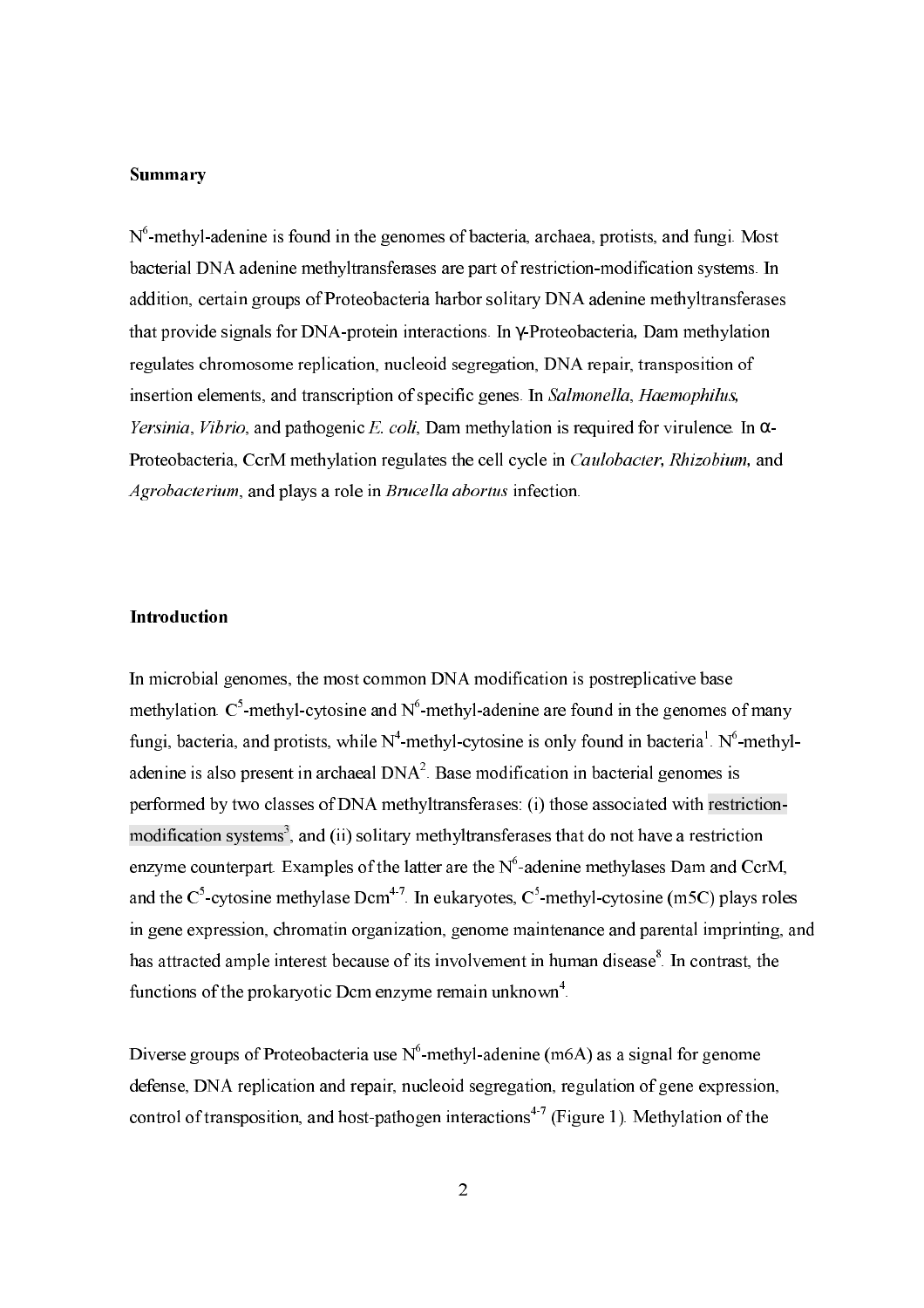amino group of adenine lowers the thermodynamic stability of DNA<sup>9</sup> and alters DNA curvature<sup>10</sup>. Such structural effects can influence DNA-protein interactions, especially for proteins that recognize their cognate DNA binding sites by both primary sequence and structure<sup>11</sup>. All known functions of m6A in Proteobacteria rely on regulating the interaction between DNA-binding proteins and their cognate DNA sequences. Typically, m6A is used as a signal to indicate when and where a given DNA-protein interaction must occur<sup>12</sup>.

### DNA adenine methylation and restriction-modification systems

The discovery of restriction-modification systems  $(R-M)$  was the consequence of observations made in the early 1950's on host-controlled variation of bacterial viruses<sup>13,14</sup>. The molecular explanation of this phenomenon came several years later, when it was shown that growth of phages in bacteria was restricted by endonucleases which attack unmethylated viral DNA whereas host DNA is protected by a specific methylation pattern<sup>15</sup> R-M systems are found in both Eubacteria and Archaea, and are believed to have evolved to protect bacteria against viruses, m6A is with m5C and m4C, one of the three methylated bases ensuring the protection of DNA against endonuclease digestion. Hence, R-M systems contain both a restriction enzyme and a cognate DNA adenine or cytosine methyltransferase<sup>3</sup>.

R-M systems have been classified in three types on the basis of structural features, position of DNA cleavage, and cofactor requirements. In types I and III, the DNA adenine or cytosine methyltransferase is part of a multisubunit enzyme catalyzing both restriction and modification<sup>3</sup>. In contrast, type II R-M systems have two separate enzymes, a restriction endonuclease and a DNA-adenine (or cytosine) methyltransferase which recognize the same target<sup>3</sup>. In addition to these three types of R-M systems in which adenine or cytosine methylation protects against endonuclease cleavage, restriction systems specific for methylated bases have also been described<sup>16</sup>. Thus, the pattern of adenine methylation extends the coding capacity of DNA to a new function, the distinction between "self" and "nonself"<sup>17</sup>. This classical viewpoint considering R-M systems as a barrier against foreign DNA invasion has progressively evolved to include new biological functions or concepts such as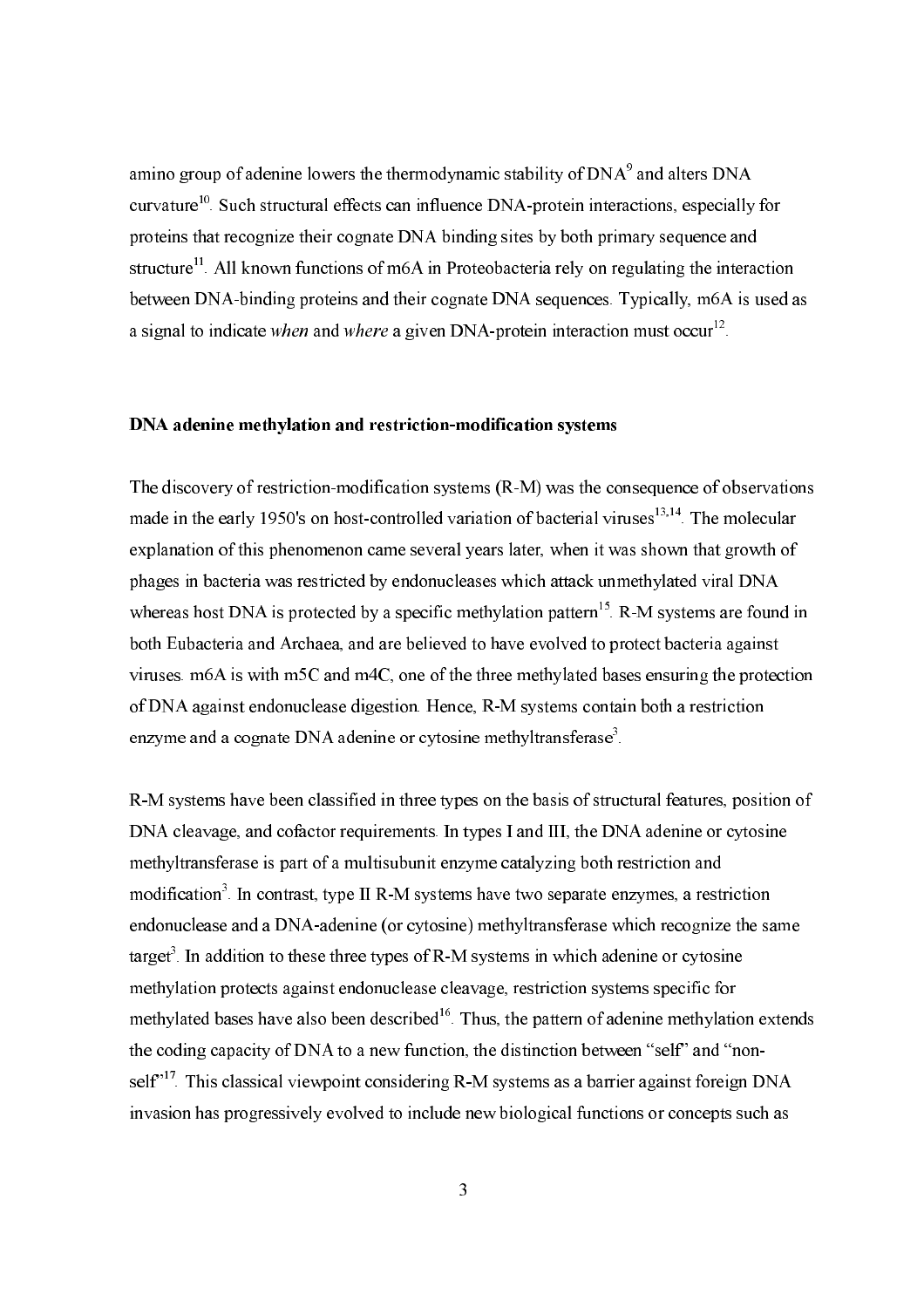the involvement of R-M systems in genetic exchange<sup>18</sup> and maintenance of species identity<sup>19</sup>. Other evidence suggests that, in type II R-M systems, the couple made by the methyltransferase and the cognate restriction endonuclease behaves as a "selfish" element in a host parasite-type interaction with bacteria<sup>20</sup>. This view originates from the observation that type II R-M genes are often linked with mobile elements and that their loss may cause cell death through restriction cleavage of the genome. This cell death occurs because R-M methyltransferases are distributive and not processive. Therefore, the residual methyltransferase activity is unable to protect all the restriction sites against cleavage by the remaining endonuclease molecules.

### Dam: a solitary methyltransferase of y-Proteobacteria

The first solitary DNA adenine methyltransferase found to provide signals with physiological significance was the Dam enzyme of E.  $\text{col}^{4,6,7}$ . Dam transfers a methyl group from Sadenosyl-methionine to the amino group of the adenine moiety embedded in 5'-GATC-3' sites<sup>4</sup>. Methylation occurs shortly (but not immediately) after DNA replication; hence, passage of the replication fork leaves GATC sites transiently hemimethylated. The E. coli Dam enzyme methylates both hemimethylated and unmethylated GATC sites with similar efficiency<sup>4</sup>. Based on the organization of amino acid domains, Dam is classified in the  $\alpha$ group of DNA amino methyltransferases, and shares significant identity with DpnIIA, MboIA and other DNA methylases which are part of restriction-modification systems<sup>6,7</sup>. This relatedness suggests that Dam has evolved from an ancestral restriction-modification system. A difference, however, is that the Dam methylase is highly processive while R-M modification methylases are not<sup>21</sup>.

Homologs of the E. coli Dam methylase are found in the orders Enterobacteriales, Vibrionales, Aeromonadales, Pasteurellales and Alteromonadales<sup>6</sup>. In E. coli and Salmonella, *dam* mutations cause pleiotropic defects but do not impair viability<sup>4,22</sup>. In *Vibrio cholerae*, a *dam* mutation is lethal<sup>23</sup>, and may prevent replication initiation in both chromosomes<sup>24</sup>. Dam methylation is also essential in certain strains of Yersinia<sup>23</sup>.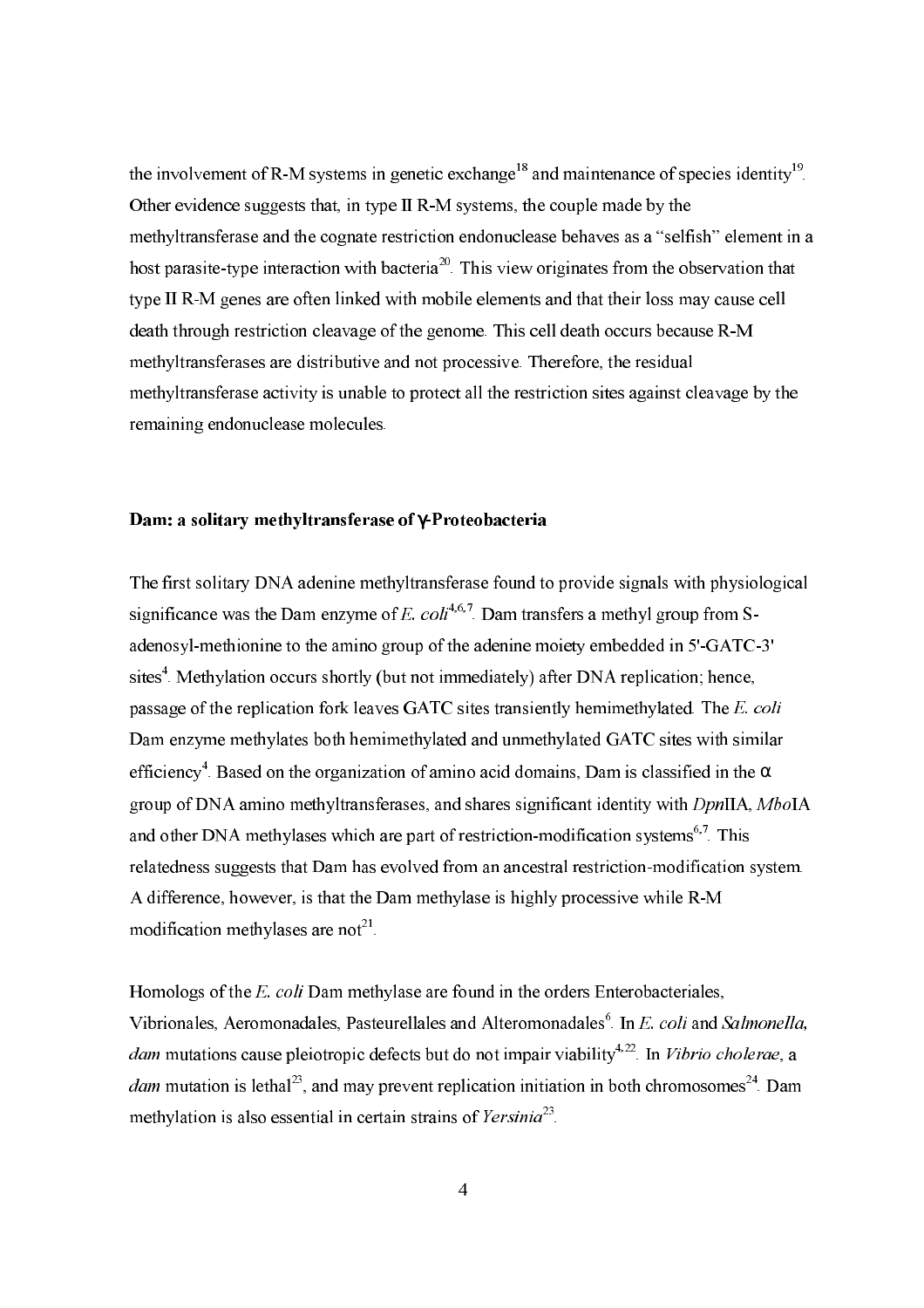#### Chromosome replication, nucleoid segregation and Dam methylation

The replication origin ( $oriC$ ) of the E. coli chromosome contains 11 GATC sites in 254 bp, a density 10-fold higher than expected from a random distribution<sup>4</sup>. Chromosome replication starts when the initiator protein DnaA binds at the  $oriC$  and separates the two strands of the double helix<sup>25</sup>. DnaA binding at the *ori*C region is only possible if the *oriC* GATCs are methylated: a hemimethylated origin is inactive<sup>4,25</sup>

Upon DNA replication, the GATC sites of *oriC* are not immediately methylated, and remain hemimethylated for up to one-third of the cell cycle<sup>26</sup>. The cause of this delay is that the hemimethylated origin is sequestered by a protein called SeqA; as a consequence, in the daughter *ori*C's, methylation of the newly synthesized strand by the Dam methylase is prevented<sup>27,28</sup>. As long as Seq A-mediated hindrance of GATC methylation persists, the *ori*C remains hemimethylated, and the start of a new replication cycle is delayed<sup>29</sup>.

Dam methylation also has a role in the regulation of DnaA synthesis. One of the promoters of the *dnaA* gene (*dnaA2*) is only active if its 3 GATC sites are methylated<sup>30,31</sup>. Methylation of the  $dnaA2$  promoter is regulated by a sequestration mechanism analogous to that operating at ori $C^{25,26}$ . Because oriC and dnaA are separated by only 50 kb, both regions may be sequestrated almost simultaneously by Seq  $A^{26,32}$ . Besides Seq A, a protein of unknown function that binds to hemimethylated DNA has been shown to contribute to *dnaA* repression $33$ .

Hemimethylation of oriC provides a signal for nucleoid segregation. The hemimethylated origins of the two daughter chromosomes bind to segregation-driving proteins located in the outer membrane<sup>34,35</sup>. Seq A also has a role in the process, as indicated by the observation that Seq A overproduction inhibits sister chromosome segregation and cell division<sup>36</sup>. Seq A binds also to hemimethylated GATC sites behind replication forks, and may play a role in nucleoid organization<sup>37-39</sup>.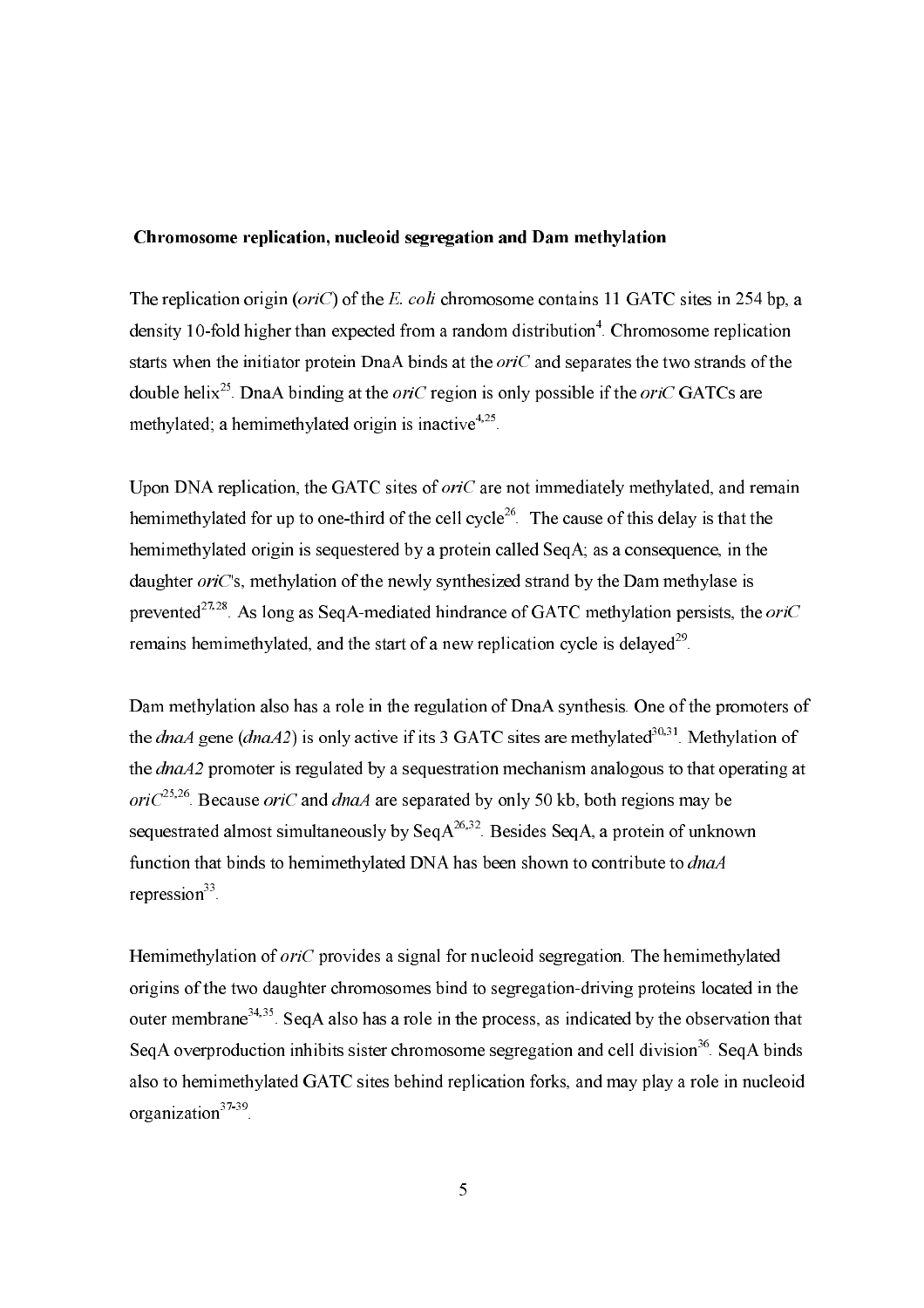#### Dam-directed mismatch repair

Mismatched base pairs inevitably arise during DNA replication, and their repair requires a discrimination between the template strand and the newly synthesized, error-prone strand. This information is provided by transient lack of adenine methylation in the newly synthesized DNA strand<sup>40</sup>. After recognition of a mismatched base pair by the MutS protein, a complex involving MutS, MutL and MutH is formed<sup>40</sup> (Figure 2). When part of the ternary complex assembled at a DNA mismatch, MutH is a GATC-specific endonuclease that cleaves the phosphodiester bond 5' to the G nucleotide in the non-methylated, newly synthesized DNA strand. Transient GATC hemimethylation in the newly synthesized strand thus provides the signal for strand discrimination by MutH $^{40}$ . The resulting 3' end is a substrate for the UvrD helicase, and for exonucleases which degrade the daughter strand past the erroneously incorporated nucleotide<sup>40,41</sup>. Resynthesis of the gap by DNA polymerase III and phosphodiester bond formation by ligase then follow<sup>40</sup>.

MutH endonuclease is also active on unmethylated GATC duplexes. Hence, in Dam<sup>-</sup> strains, assembly of the MutHLS complex at a mismatch can result in MutH-mediated cleavage of GATC sites in both DNA strands<sup>42</sup>. This explains the sensitivity of Dam<sup>-</sup> mutants to agents that cause mismatches and other DNA lesions recognized by Mut $S^{43-46}$ , as well as the dependence of Dam<sup>-</sup> mutants on recombination and other DNA repair functions<sup>4,22</sup>. Another relevant phenotype of Dam<sup>-</sup> mutants is an elevated frequency of transition mutations, consistent with the failure of MutHLS to deal properly with mismatches<sup>4,22</sup>. Interestingly, overproduction of Dam methylase results in higher mutation rates than its absence<sup>4</sup>. An explanation is that excess Dam methylase shortens the transient hemimethylation of newly replicated DNA molecules, thereby preventing MutH-mediated incisions at hemimethylated GATC's<sup>4</sup>. It must be noted that the level of Dam methylase is tightly adjusted to growth rate<sup>47</sup>, probably to permit sufficient (but not excessive) delay in the methylation of newly replicated DNA.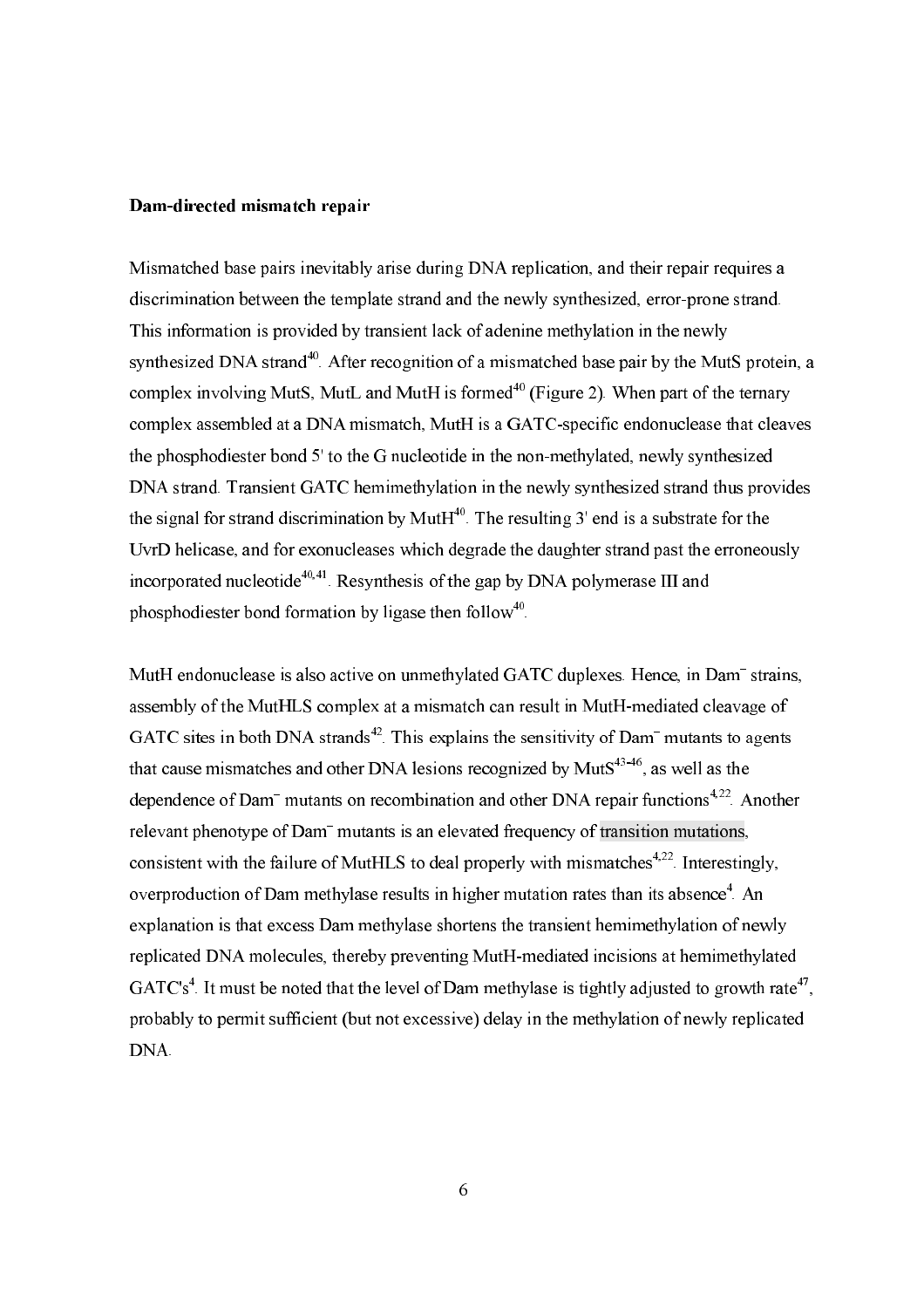#### **Regulation of transposition by Dam methylation**

In the bacterial transposons  $IS10$  and  $IS50$ , Dam methylation represses transposition by two independent mechanisms: (i) In the  $IS10$  transposase promoter, methylation of a GATC site overlapping the -10 module hinders binding of RNA polymerase and inhibits transcription of the transposase gene. Passage of the replication fork renders the GATC transiently hemimethylated, and permits transcription<sup>48</sup> In an analogous fashion, transcription of the IS50 transposase gene from the  $P_1$  promoter is repressed by methylation of two GATC sites located in the -10 module<sup>49</sup>. (ii) In both IS10 and IS50, methylation of GATCs at the ends of the transposon inhibit transposase activity at these ends<sup>48-50</sup>. In IS<sub>10</sub>, only one of the two hemimethylated species is active for transposition<sup>48</sup>, an asymmetry that further reduces the frequency of IS10 transposition and contributes to lower the mutation rate. An additional advantage of using Dam hemimethylation as a signal is that transposition occurs during DNA replication: a host cell with two chromosomes will more likely survive transposition events affecting essential loci. As in every host-pathogen interaction, increased host survival can be viewed as a favorable factor for transposon endurance.

#### Regulation of phase variation by Dam methylation

Phase variation, the reversible generation of variants of surface antigens, is frequent among pathogenic bacteria. Pap (pyelonephritis-associated pili) of uropathogenic E. coli mediate adhesion to the mucosa in the urinary tract<sup>51</sup>. Synthesis of Pap pili is turned ON or OFF by a mechanism that gives rise to two populations, one with pili, the other without. The switch rate from ON to OFF is 100-fold higher than from OFF to  $ON<sup>51</sup>$ . Because pili are highly immunogenic, phase variation may contribute to stealth invasion of the urinary tract. Furthermore, reduction of energetically expensive pili synthesis may have selective value for the population<sup>52</sup>.

Switching of Pap phase variation is controlled at the transcriptional level by a mechanism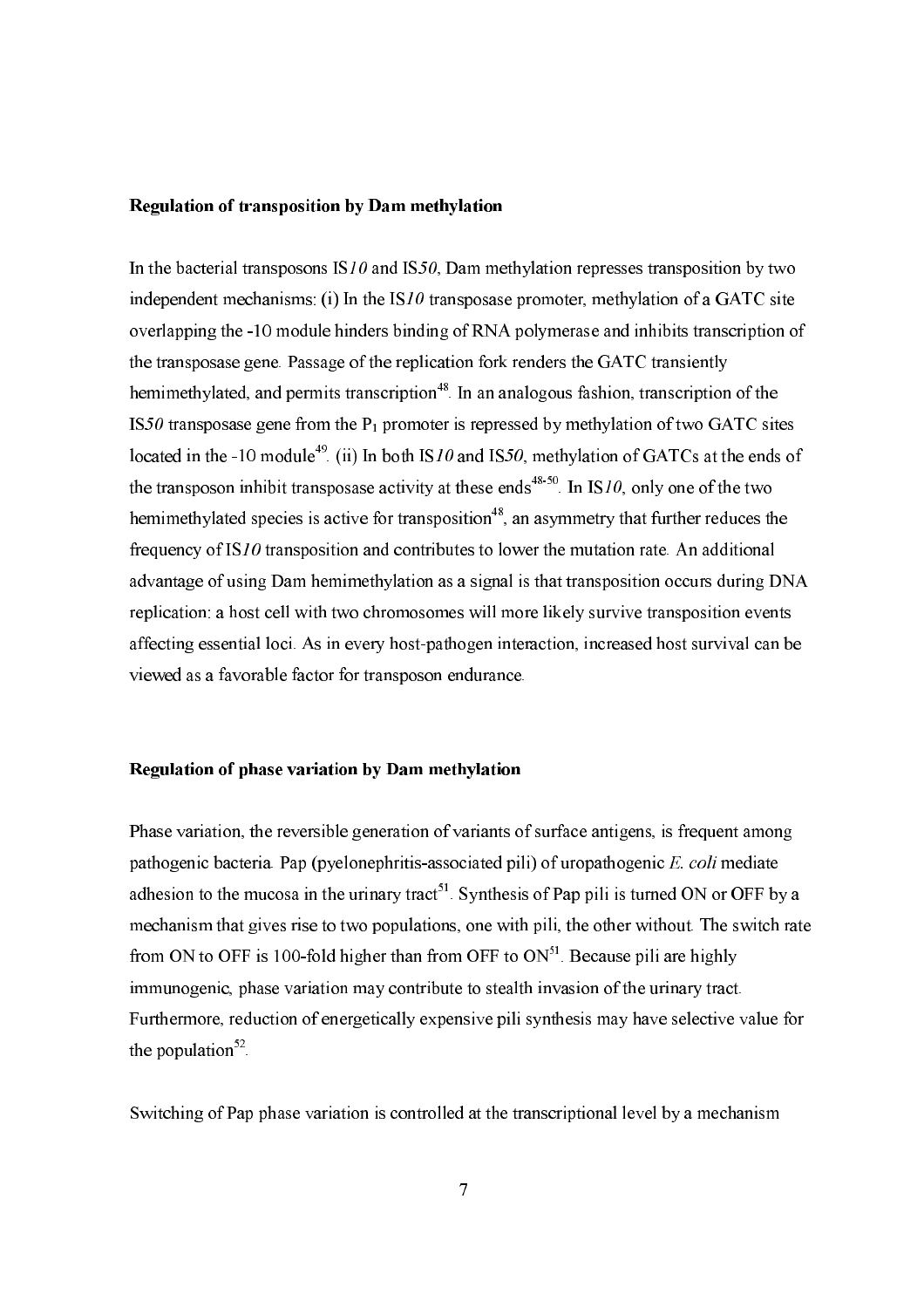involving Dam methylation and the leucine-responsive regulatory protein, Lrp<sup>52</sup>. The upstream-regulatory sequence of the *papBA* operon contains six binding sites for Lrp (Figure 3). Two of these sites contain GATC motifs (GATC<sup>dist</sup>, located in site 5, and GATC<sup>prox</sup>, located in site 2). In the OFF state, Lrp binds cooperatively and with high affinity to sites 1, 2, and 3, and prevents RNA polymerase binding and transcription of the *pap* operon. Lrp binding at sites 1-3 reduces the affinity of Lrp for sites 4, 5, and 6. Owing to Lrp binding at sites 1-3, methylation of nascent DNA molecules after passage of the replication fork is prevented, and GATC<sup>prox</sup> becomes unmethylated after two rounds of replication. In contrast, the GATC<sup>dist</sup> located in the unbound site 5 can undergo a normal cycle of hemimethylation / methylation. The high affinity of Lrp for the unmethylated GATC<sup>prox</sup> and its inability to bind a methylated GATC<sup>dist</sup> will create a feedback loop that propagates the OFF state. Hence, methylation of GATC<sup>dist</sup> and unmethylation of GATC<sup>prox</sup> are hallmarks the OFF state (Figure  $3)$ .

Switching to the ON state requires that Lrp is translocated to the cognate binding sites 4-6. One of them (number 5) contains GATC<sup>dist</sup>. Translocation requires the ancillary protein PapI, which increases the affinity of Lrp for both sites 4-6 and 1-3, likely by biding to the GATCs present within these regions<sup>52,53</sup>. However, the affinity of PapI/Lrp for sites 4-6 is much higher than for sites 1-3, tending to move PapI-Lrp to sites 4-6 at low PapI levels. Methylation of GATC<sup>prox</sup> inhibits binding of PapI/Lrp, thus facilitating movement of PapI/Lrp to sites  $4-6^{53}$ . Hence, unmethylation of GATC<sup>dist</sup> and methylation of GATC<sup>prox</sup> define the pattern of the ON state<sup>52</sup>. One of the *pap* products, PapB, activates *papI* transcription, thereby creating a positive feedback loop that will propagate the ON state<sup>52</sup> (Figure 3).

David Low's model for pap regulation envisages that switching in both directions requires replication, and that a critical factor for switching is the PapI level<sup>53</sup>. The latter is regulated by hitherto unknown mechanisms, and an appealing hypothesis is that PapI synthesis may be indirectly controlled by the ribosome by regulating PapB expression (D. A. Low, pers. comm.). Additional regulators of the *pap* operon include the nucleoid protein  $H-NS^{52}$  and the RimJ N-acetyltransferase<sup>54</sup> which repress Pap pili synthesis at low temperature, the cyclic AMP-dependent regulator  $CRP^{52}$ , and the envelope stress system  $CpxAR^{55}$ .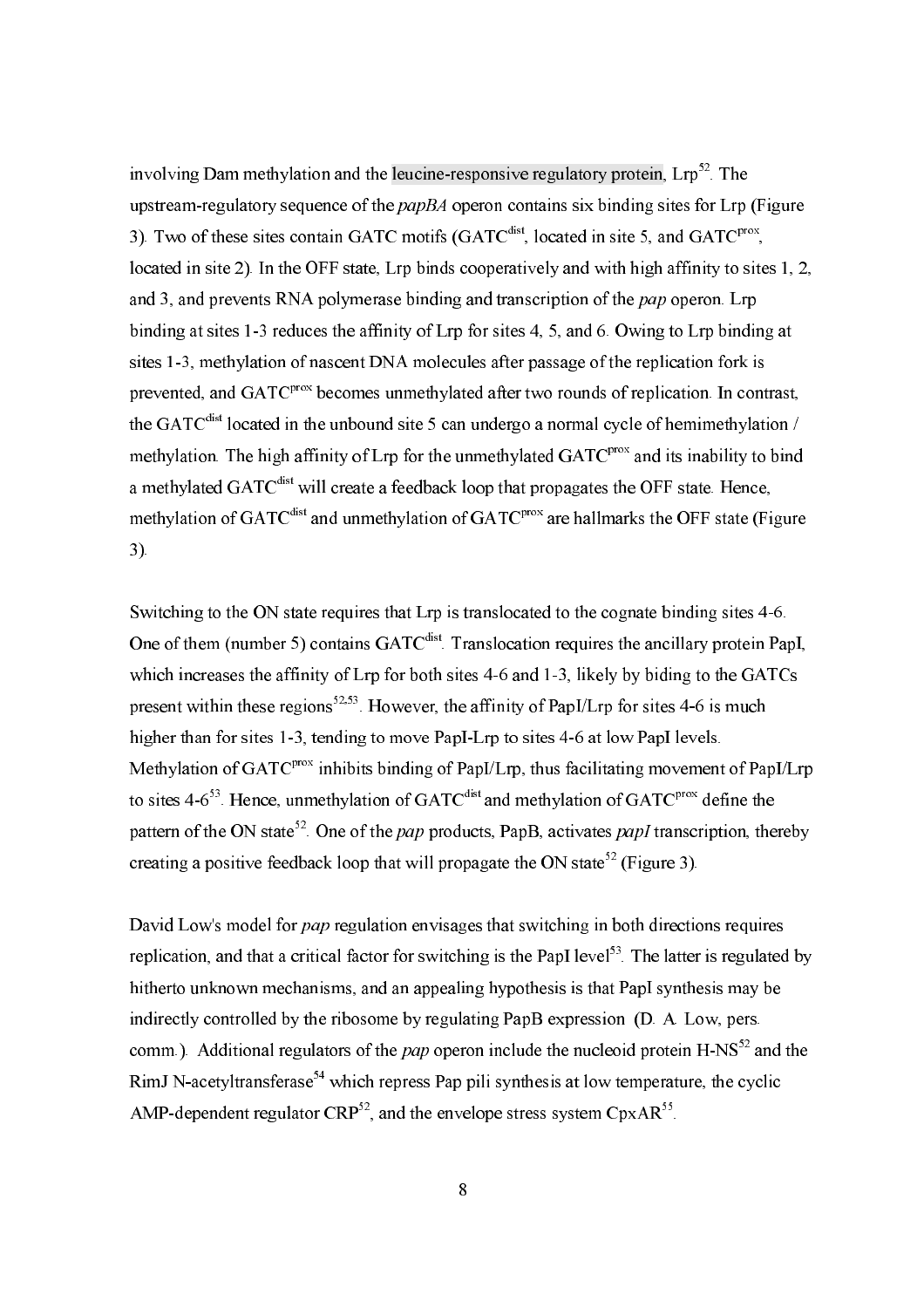In E. coli, synthesis of Prf and S pili, related to urinary tract infections, and Afa, K88, and CS31a pili, related to diarrheal infections, is also regulated by Dam and Lrp<sup>6</sup>. In S. enterica, synthesis of Pef fimbriae is regulated by a phase variation mechanism involving Dam, Lrp. the nucleoid protein H-NS, and the sigma factor RpoS<sup>56</sup>. Hence, regulation by Dam methylation and Lrp seems to be frequent among fimbrial operons.

In the E. coli agn43 gene, which encodes a non-fimbrial adhesin involved in autoaggregation and biofilm formation, Dam methylation prevents binding of the redox-sensitive regulator OxyR, a repressor of agn43 transcription, to an operator located downstream of the transcription start site<sup>57,58</sup>. Hence, Dam methylation is an activator of  $agn43$  transcription. As a consequence, Dam<sup>-</sup> mutants are locked in the OFF state, and OxyR mutants are locked in the ON state<sup>58,59</sup>. The  $agn43$  operator contains 3 GATC sites, and methylation of any two sites can block OxyR binding<sup>57</sup>. In turn, OxyR binding to the  $agn43$  operator competes with Dam methylase, and prevents methylation of the operator<sup>58</sup>. Switching from the ON to the OFF state requires OxyR binding to a hemimethylated operator after DNA replication, competing with the hemimethylated GATC-binding protein  $\text{SeqA}^{60}$ . Switching from the OFF to the ON state simply requires a decrease in active (oxidized) OxyR, which will lead to operator release; after DNA replication, the  $agn43$  operator will be methylated (Figure 4). Besides hindrance of repressor binding, Dam methylation plays a second role in the *agn43* promoter: methylation of the upstream GATC site increases transcription initiation, which occurs precisely at the G nucleotide of the GATC<sup>61</sup>.

## **Inheritance of Dam methylation patterns**

Early studies envisaged that GATC sites remained hemimethylated for a short time lapse, and the occurrence of unmethylated DNA was viewed as a non-physiological condition<sup>4,6</sup>. The discovery of Seq A introduced the notion that the duration of hemimethylation at certain GATCs could be extended by sequestration and concomitant hindrance of Dam methylase activity. However, Seq A-mediated sequestration is temporary, and the sequestered GATC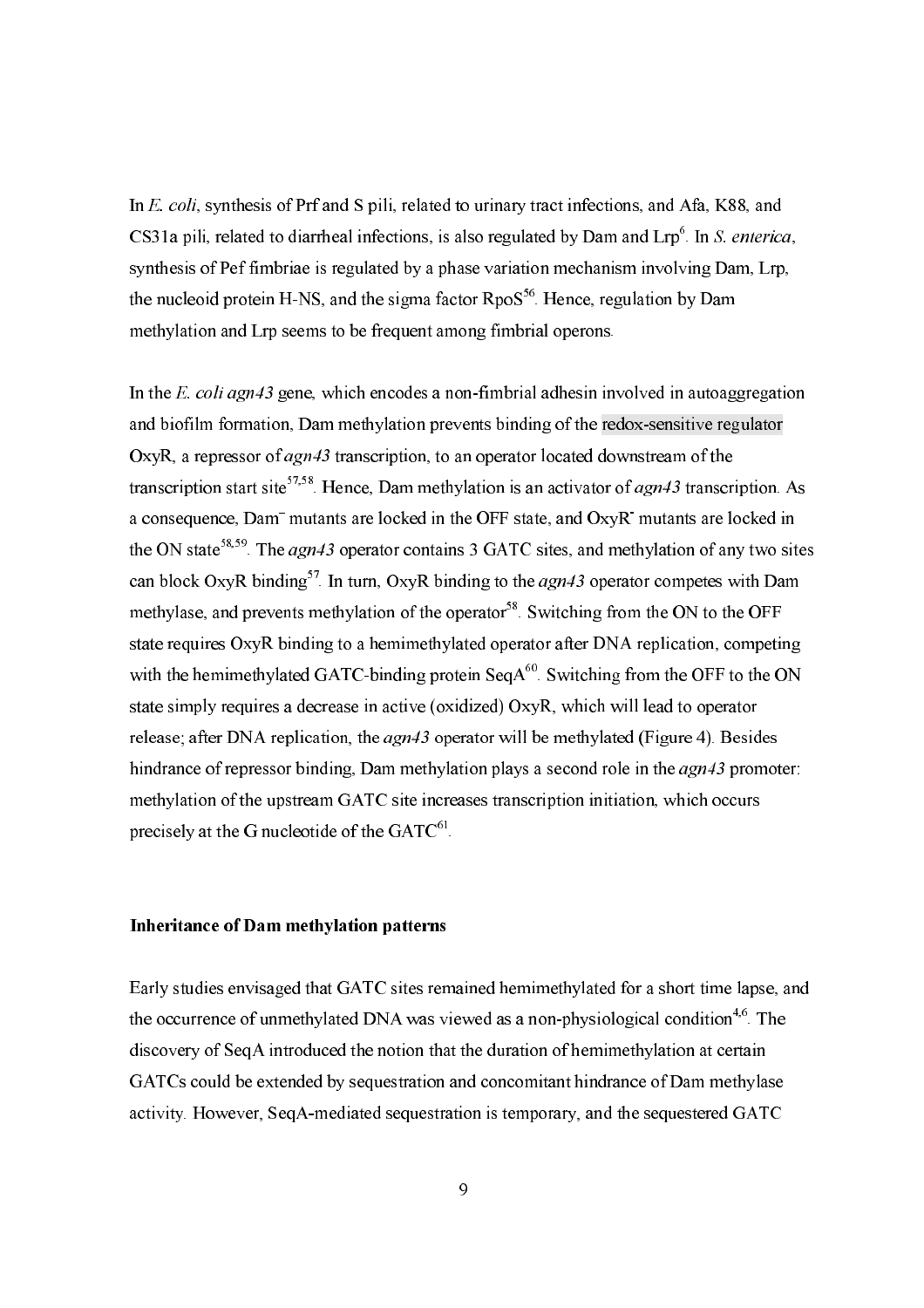sites are fully methylated before cell division. In contrast, methylation-blocking proteins like Lrp and OxyR permit the formation of GATC sites that are stably undermethylated, and inherited as such<sup>6</sup>.

Heritable methylation patterns like those found in  $pap$  and  $agn43$  may not be rare exceptions. The E. coli chromosome contains at least 50 sites that are stably hemimethylated or unmethylated (see Box 1), and a subset of these are located in putative regulatory regions<sup>6</sup>. Interestingly, the distribution of undermethylated GATC sites in the E. coli genome varies depending on growth conditions, raising the possibility that transduction of environmental or physiological signals can change the methylation state of certain  $GATCs^{62,63}$ . DNA demethylases have not been described in bacteria; hence, active demethylation of GATC sites is unlikely to occur. Current evidence indicates that GATC undermethylation is caused by binding of proteins involved in gene regulation or nucleoid organization<sup>6</sup>. Local differences in the processivity of Dam methylase, which is influenced by the sequence context of GATC sites, may also contribute to GATC undermethylation<sup>64</sup>.

### Regulation of bacterial coniugation by Dam methylation

Conjugal transfer of the Salmonella virulence plasmid (pSLT) and the F sex factor is repressed by Dam methylation<sup>65,66</sup>. In pSLT, repression of mating by Dam methylation involves two concerted actions: (i) transcriptional activation of the  $finP$  gene, the product of which is a small RNA that inhibits conjugation<sup>67</sup>; and (ii) transcriptional repression of the *traJ* gene, which encodes a transcriptional activator of the transfer operon<sup>68</sup>. At the  $finP$  promoter, Dam methylation prevents transcriptional repression by the nucleoid protein H-NS<sup>67</sup>. At the *traJ* promoter, Dam methylation prevents binding of Lrp, an activator of *traJ* transcription<sup>68</sup>. The upstream activating sequence (UAS) of *traJ* contains two Lrp-binding sites (Figure 5), both necessary for transcriptional activation. One site contains a GATC, and its methylation state affects Lrp binding: GATC methylation reduces Lrp binding, and residual Lrp protein bound to the UAS forms a complex that does not permit promoter activation. In contrast, GATC unmethylation and GATC hemimethylation permit Lrp binding, and formation of an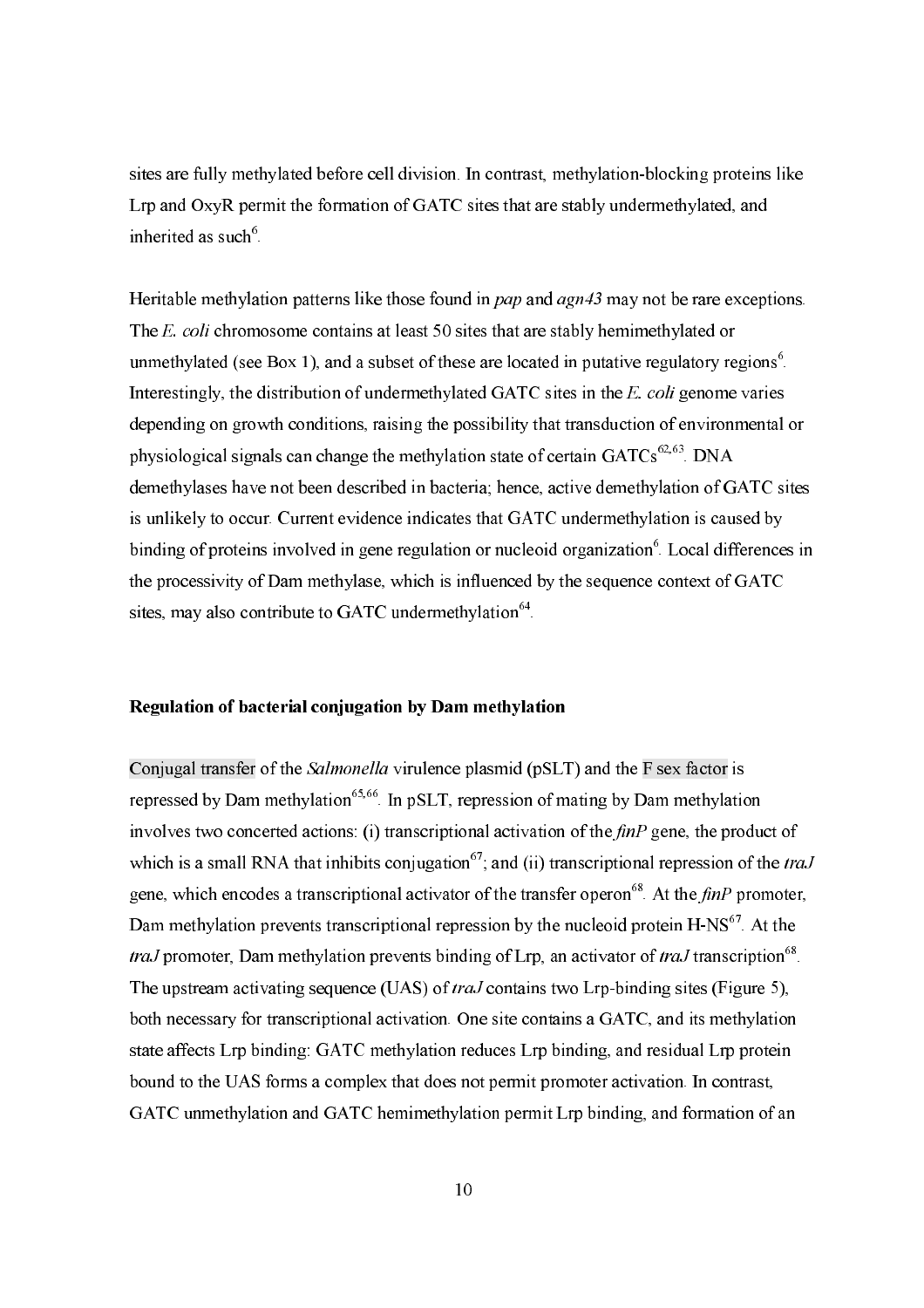activating complex near the -35 module<sup>68</sup>. This mechanism may regulate conjugal transfer in response to the occurrence of plasmid replication and the presence of sufficient Lrp<sup>68</sup>.

A remarkable trait of *traJ* regulation by Lrp and Dam methylation is that hemimethylated DNA molecules exhibit different properties depending on the location of m6A, in a fashion reminiscent of IS10 control<sup>48</sup>. When the *traJ* non-coding strand is methylated, Lrp-mediated activation is permitted; when m6A lies on the *traJ* coding strand, activation by Lrp is hindered<sup>68</sup>. As a consequence, newly replicated plasmid molecules will be in two differerent epigenetic states: one will permit Lrp binding and subsequent traJ synthesis, while the other will not. This epigenetic switch may moderate the activation of conjugal transfer, thereby limiting the metabolic and energetic burden placed on the host by the plasmid conjugation apparatus.

#### Roles of Dam methylation in bacterial virulence

Initial evidence for a relationship between Dam methylation and bacterial virulence was provided by the regulation of adhesin-encoding genes<sup>6,52</sup>. However, the effect of *dam* mutations on the infection of model animals was first reported in Salmonella enterica<sup>69-71</sup>. Dam<sup>-</sup> mutants of Salmonella are attenuated in the mouse model<sup>69-71</sup>, and present pleiotropic virulence-related defects: (i) Envelope instability with leakage of proteins and release of membrane vesicles<sup>72</sup>; (ii) Ectopic expression of the Dam-repressed fimbrial operon stdABC, resulting in export of highly immunogenic fimbrial proteins  $(R$ . Balbontin *et al.*, in preparation); (iii) Reduced secretion of the SipC protein translocase encoded on pathogenicity island  $I^{70}$ ; and (iv) sensitivity to bile<sup>46,72,73</sup>. The relative contribution of these factors to the avirulence of Salmonella Dam<sup>-</sup> mutants remains to be established, and additional components may be found. Envelope instability is not found in E. coli Dam<sup>-</sup> mutants<sup>72</sup>, and this difference might partly explain why Dam methylation is not a major virulence factor in *Shigella flexneri*, a close relative of E.  $\text{col}^{74}$ .

Salmonella Dam<sup>-</sup> mutants persist in the liver, the spleen, and the lymph nodes of infected mice<sup>69,70</sup>. This persistence, combined with loss of cytotoxicity to M cells<sup>70</sup>, favors a strong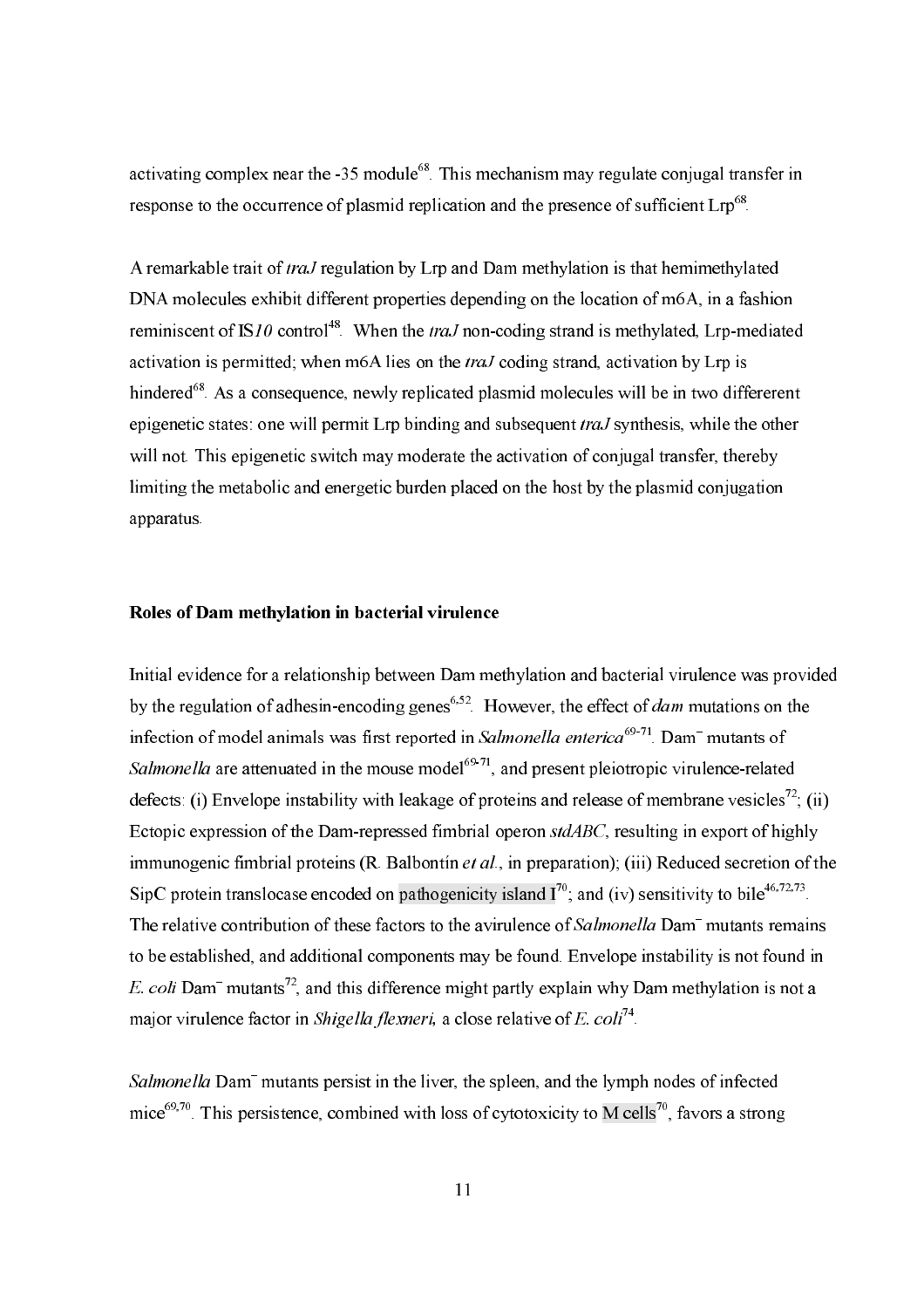immune response in the infected animal<sup>71,75</sup>. Use of *dam* mutations, alone or combined with others, may offer unique advantages for the design of Salmonella-based live vaccines<sup>75</sup>. An undesirable trait, however, is the increased mutation rate typical of  $Dam$ <sup>-</sup> mutants<sup>22</sup>.

Inactivation of Dam methylase in Haemophilus influenzae causes defects similar to those described in Salmonella, including avirulence in an animal model and reduced invasion of epithelial cells<sup>76</sup>. Dam<sup>-</sup> mutants are also attenuated in Yersinia pseudotuberculosis<sup>77</sup>.

In bacterial species in which Dam<sup>-</sup> mutants are not viable (e. g., *Vibrio cholerae* and certain strains of Yersinia) overproduction of Dam methylase is tolerated, and causes virulence attenuation<sup>23</sup>. Dam-overproducing strains of Yersinia pseudotuberculosis and Y. enterocolitica show increased secretion of Yops (Yersinia outer proteins), a group of virulence proteins involved in inhibition of phagocytosis and of pro-inflammatory cytokine release<sup>78,79</sup>. Overproduction of E. coli Dam methylase has also been shown to attenuate virulence in Pasteurella multocida<sup>80</sup>.

Transcriptome analysis and proteomic studies have identified E. coli and S. enterica genes with impaired expression in Dam<sup>+</sup> and Dam<sup>-</sup> hosts<sup>38,81</sup>. In *E coli*, evidence exists that Dam methylation regulates metabolic pathways, respiration and motility in response to environmental cues<sup>81</sup>. In S. enterica, Dam methylation regulates genes encoding flagellar subunits, Braun lipoprotein and certain fimbriae, as well as genes required for invasion of epithelial cells (R. Balbontin *et al.*, in preparation). These data fulfill the prediction that Dam methylation regulates the expression of virulence genes in Salmonella<sup>69</sup>, and raises the possibility that Dam-regulated genes are also found in other pathogens.

#### Dam methylation and bacteriophage infection

The genomes of certain phages of enteric bacteria have few GATC sites, while other phage genomes show a GATC content similar to that found in the bacterial host genome  $82,83$ . Scarcity of GATC sites in the genomes of virulent phages may protect against cutting by host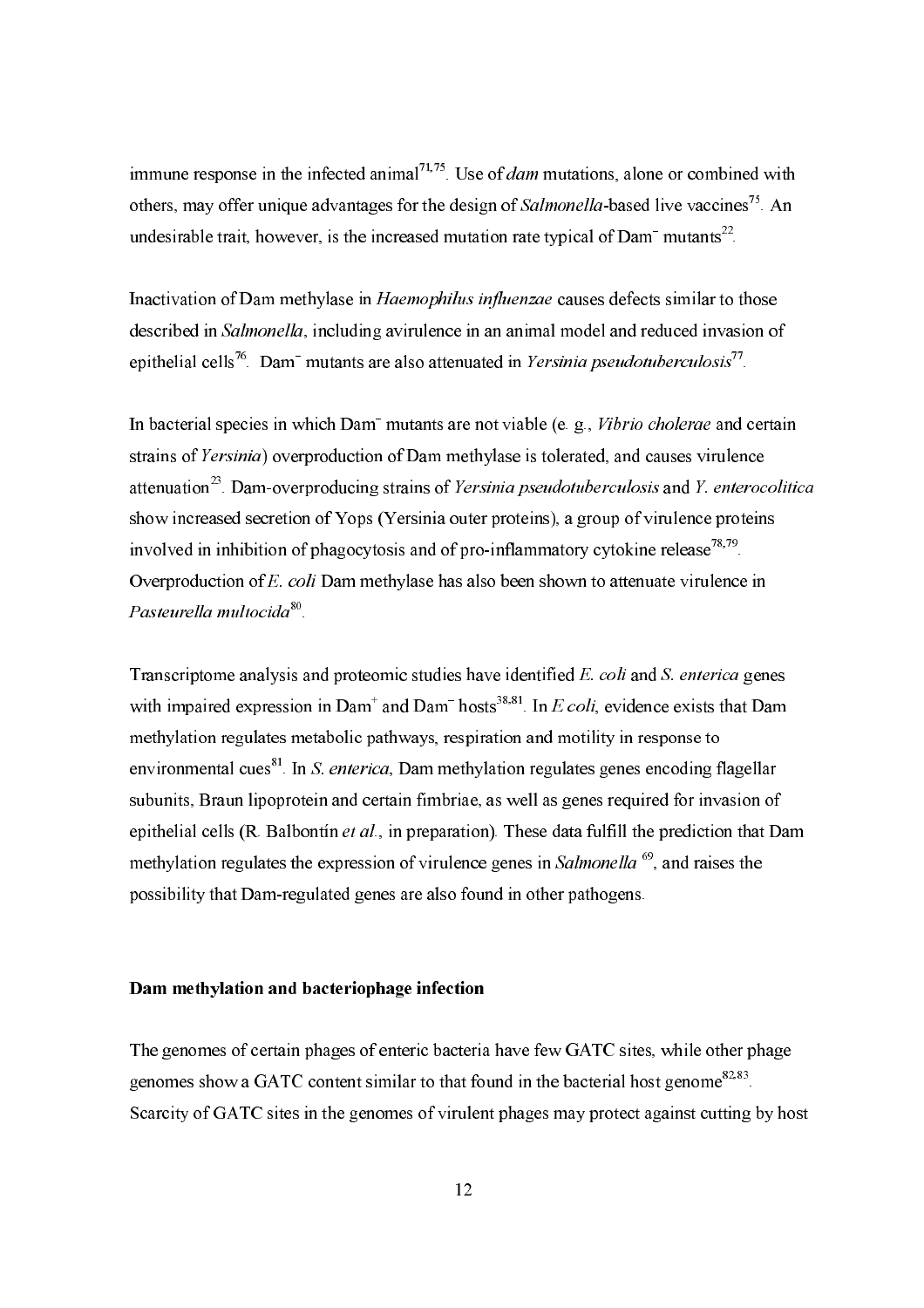Mut $H^{83}$ . On the other hand, certain phages have *dam* genes which may contribute to protection against MutH by ensuring that GATC sites are methylated during the lytic cycle<sup>83</sup>.

Dam methylation regulates transcription of the *cre* gene of phage  $P1^{84}$  and the *mom* gene of  $\mathrm{Mu}^{85}$ . The *mom* gene encodes a DNA modification function that generates  $\mathrm{N}^6$ -carboxymethyl-adenine<sup>86</sup>. This unusual, modified base protects Mu DNA from a variety of hostcontrolled restriction systems. Transcription of *mom* is regulated by Dam methylation in a fashion reminiscent of *agn43* methylation of three closely spaced GATC sites prevents binding of the repressor protein OxyR. In the *mom* promoter, however, the OxyR binding region is located upstream the -35 module<sup>85</sup> OxyR is able to bind a hemimethylated *mom* promoter, and may limit *mom* expression during lytic phage development<sup>85</sup>. This action may explain why Mom-mediated modification of Mu DNA is more efficient after induction of a lysogen than during an exogenous lytic cycle<sup>85</sup>. Note that DNA methylation of phage DNA is usually incomplete during the lytic cycle, probably because the speed of rolling-circle replication exceeds the capacity of the Dam methylase<sup>85</sup>.

Packaging of P1 DNA into capsids proceeds by a processive headful mechanism that uses concatemeric phage DNA molecules produced by rolling circle replication. Packaging is initiated at the pac site, a 162 bp sequence that contains seven GATC sites. Protein 9, the P1 packaging enzyme, can only cut pac if most of its GATC sites are methylated<sup>87</sup>. P1 produces its own Dam methylase, and the importance of m6A in P1 infection is indicated by the observation that a P1 Dam<sup>-</sup> mutant produces only 5% of the normal phage titer upon infection of a Dam<sup>-</sup> host. A tentative explanation is that protein 9, which is the product of an early phage gene, binds hemimethylated pac sites produced by theta replication, and protects them from the host Dam methylase<sup>88</sup>. P1 circular molecules with hemimethylated and unmethylated *pac* sites are thus produced. In the second stage of replication (rolling circle), P1 Dam methylase, the product of a late gene, is allowed to methylate only one pac site per concatemer, the other pac sites are protected (but not cut) by protein 9. This mechanism permits headful packaging, and avoids cutting of pac sites inside a concatemer<sup>88</sup>.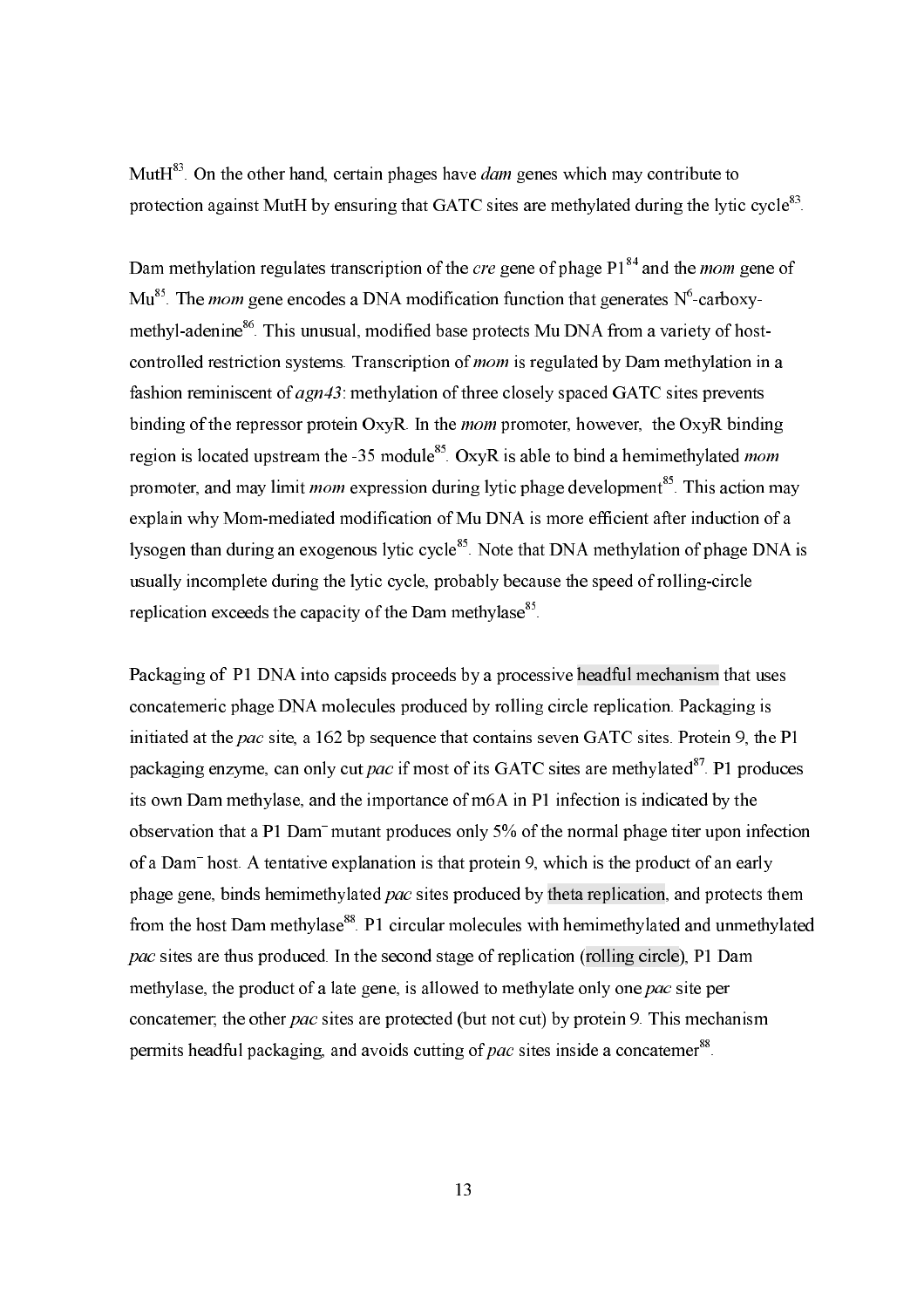### The solitary CcrM methylase of  $\alpha$ -Proteobacteria

The CcrM methylase was discovered in *Caulobacter crescentus*<sup>89,90</sup> Unlike Dam, CcrM belongs to the  $\beta$  group of DNA amino methyltransferases, and shares homology with the *Hinfl* methylase of *H. influenzae*<sup>5</sup>. The target for CcrM is 5'-GANTC-3'. Like Dam, CcrM is highly processive; hovever, unlike Dam, CcrM is more active on hemimethylated DNA than on unmethylated DNA<sup>5</sup>. CcrM is an essential cell function, and participates in the regulation of the *Caulobacter* cell cycle<sup>5,89,90</sup>.

CcrM homologs have been found in *Agrobacterium tumefaciens*<sup>5</sup>. Rhizobium meliloti<sup>5</sup>, and Brucella abortus<sup>91</sup>. In both *Agrobacterium* and *Rhizobium*, CcrM is essential and participates in cell cycle regulation, suggesting that the roles of CcrM methylation may be conserved among  $\alpha$ -Proteobacteria<sup>5</sup>. CcrM is also essential in *Brucella*, and aberrant CcrM expression impairs the ability of this pathogen to grow inside macrophages<sup>91</sup>.

### Regulation of the *Caulobacter* cell cycle by CcrM methylation

*Caulobacter crescentus* is a dimorphic bacterium with two different cell types: the replicating stalked cell and the non-replicating swarmer cell<sup>90</sup>. These cells differ in morphology and behaviour: the swarmer cell harbors a flagellum and is motile, while the stalked cell is nonmotile. Cell division yields one swarmer cell and one stalked cell<sup>90</sup>. CcrM methylase is only produced during the late stage of chromosome replication, which occurs only in the stalked cell<sup>5,90</sup>; the *Caulobacter* chromosome of stalked cells therefore remains hemimethylated until CcrM is produced. Activation of the *Caulobacter* replication origin (*Cori*) requires full methylation; hence, synthesis of CcrM methylase is a hallmark for completion of one cell cycle, and CcrM-mediated methylation of Cori provides a signal for the initiation of the next replication round<sup>5</sup> (Figure 6).

Shortly after cell division, CcrM is degraded in both daughter cells<sup>5,90</sup>. In the non-dividing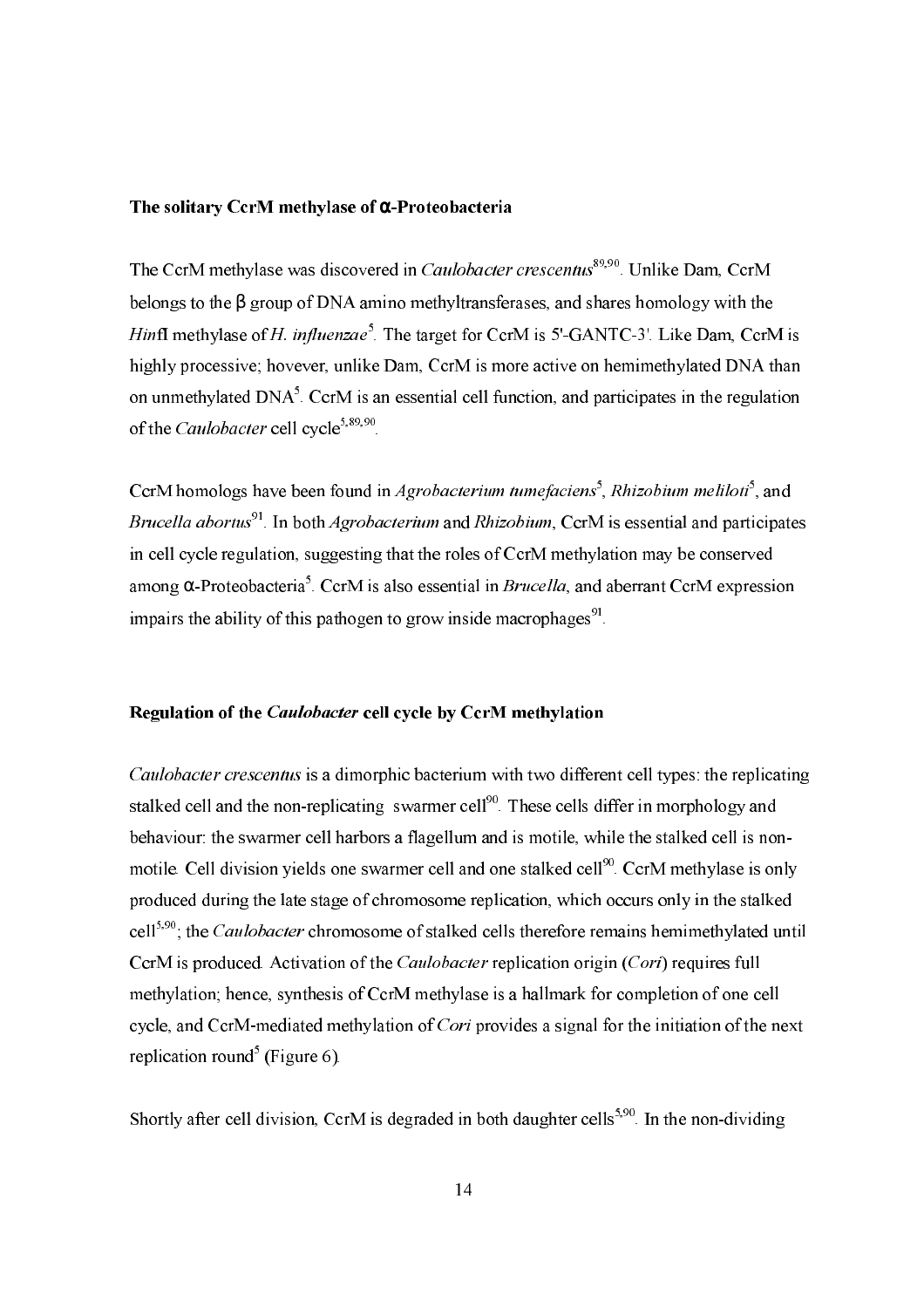swarmer cell, chromosome replication is prevented by CtrA, a global regulator that plays a major role in cell cycle regulation. CtrA binds to the replication origin, which is methylated, and prevents replication initiation<sup>90</sup>. During swarmer-to-stalked cell differentiation, CtrA is degraded, and remains undetectable until chromosome replication has started. Absence of CcrM prevents methylation after DNA replication, and leaves the origin (and most of the chromosome) hemimethylated until the late stages of replication, when a burst in CcrM synthesis occurs. Transcription of the *ccrM* gene is activated by CtrA, which progressively accumulates in the stalked cell as chromosome replication progresses<sup>5,90</sup>. However, activation of ccrM transcription by CtrA is inhibited by methylation of two GANTC sites located in the leader of the ccrM coding sequence<sup>5</sup>. This inhibition may contribute to delay ccrM transcription until the replication fork reaches *ccrM*, and may serve to prevent earlier activation by CtrA<sup>5,90</sup>.

Synthesis of the key cell cycle regulator CtrA is also regulated by GANTC methylation. One of the two *ctrA* promoters  $(P_1)$  contains a GANTC site near its -35 module<sup>92</sup>. Transcription from  $P_1$  is repressed when the GANTC is methylated. Passage of the replication fork renders the promoter hemimethylated, and activates transcription. This mechanism may serve to boost *ctrA* gene transcription in response to replication progression. In turn, CtrA accumulation will turn on synthesis of the CcrM methylase as soon as the replication fork reaches the ccrM gene<sup>92</sup>. This model is supported by elegant genetic evidence: if the *ctrA* gene is moved to an ectopic position near the replication terminus, *ctrA* transcription from the methylationsensitive P1 promoter remains repressed, and CtrA accumulates more slowly<sup>92</sup>.

## m6A in eukaryotic genomes

The numerous functions performed by m6A in prokaryotic DNA contrast with the paucity of data regarding the role or even the presence of m6A in eukaryotes. Indeed, the first attempts to determine the base composition of eukaryotic DNA found m5C as the only methylated base in these genomes<sup>93</sup>. However, there is now accumulating evidence demonstrating the presence of m6A in several lower eukaryotes<sup>94</sup>. Thus, m6A has been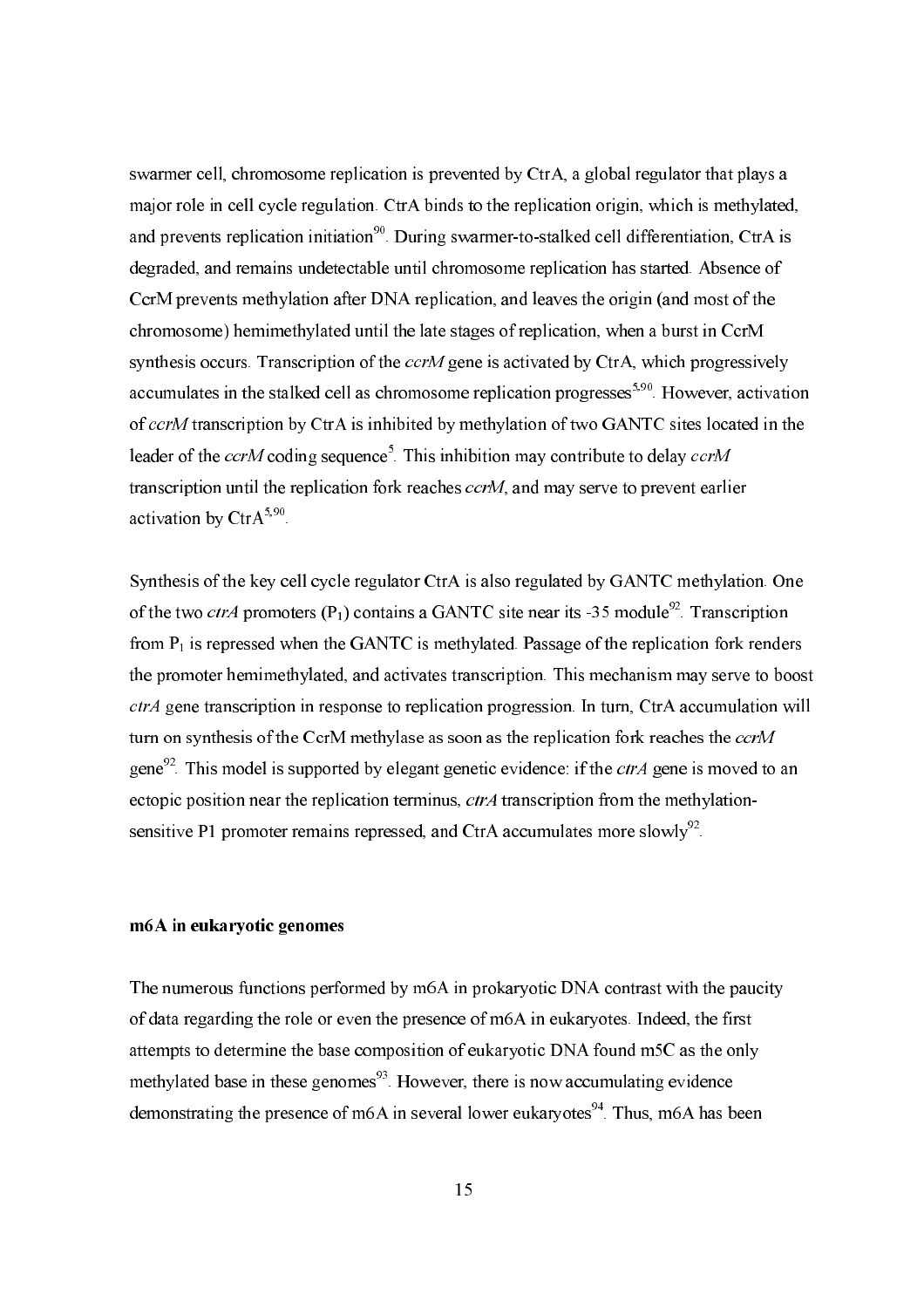detected in the DNA of *Penicillium chrysogenum*<sup>95</sup>, the green alga *Chlamydomonas* reinhardtii<sup>96</sup>, and several ciliates such as Oxytricha fallax, Paramecium aurelia, Stylonichia *mytilius*, and *Tetrahymena pyriformis*<sup>94</sup>. A distinct feature of ciliate protozoa is the existence of a nuclear dimorphism leading to two kinds of nuclei in the same cell: a germ line nucleus (micronucleus) and a polyploid somatic nucleus (macronucleus) $97$ . The finding that adenine methylation is restricted to macronuclear DNA has lead to the suggestion that m6A could be involved in the control of deletions and chromosome fragmentation which occur during macronucleus formation<sup>94</sup>. Unfortunately, proteins interacting with m6A in lower eukaryotes have not yet been characterized. Also, adenine DNA methyltransferase genes have been reported in *Chlorella* viruses<sup>98</sup>. In some cases, these adenine DNA methyltransferases are associated with cognate restriction enzymes<sup>99</sup>. The existence of viral adenine DNA methyltransferases suggests a potential for horizontal gene transfer among unicellular eukaryotes<sup>100</sup>. A systematic study of the phylogenetic distribution of m6A in eukaryotes could determine whether vertical transmission or lateral gene transfer may explain the presence of m6A in some protists.

### Perspectives and concluding remarks

Since the discovery of methylated bases in DNA, investigations on DNA methylation have mainly concerned m5C and mammals. Consequently, considerable progress has been made in understanding how DNA methylation affects transcriptional regulation, chromatin structure, and genome stability in higher eukaryotes. Quantitatively, less work has been performed on the role of adenine methylation in bacteria. However, an emerging idea is that adenine methylation in bacteria could be the counterpart of cytosine methylation in mammals. This offers an opportunity for the cross-fertilization of ideas between bacterial and mammalian epigenetic research.

The widespread functions of GATC and GANTC methylation in bacteria illustrate both the efficiency and the versatility of m6A as an epigenetic signal for the control of DNA-protein interactions. Methylation patterns at the *pap* operon<sup>51,52</sup> and the *agn43* gene<sup>58</sup> illustrate how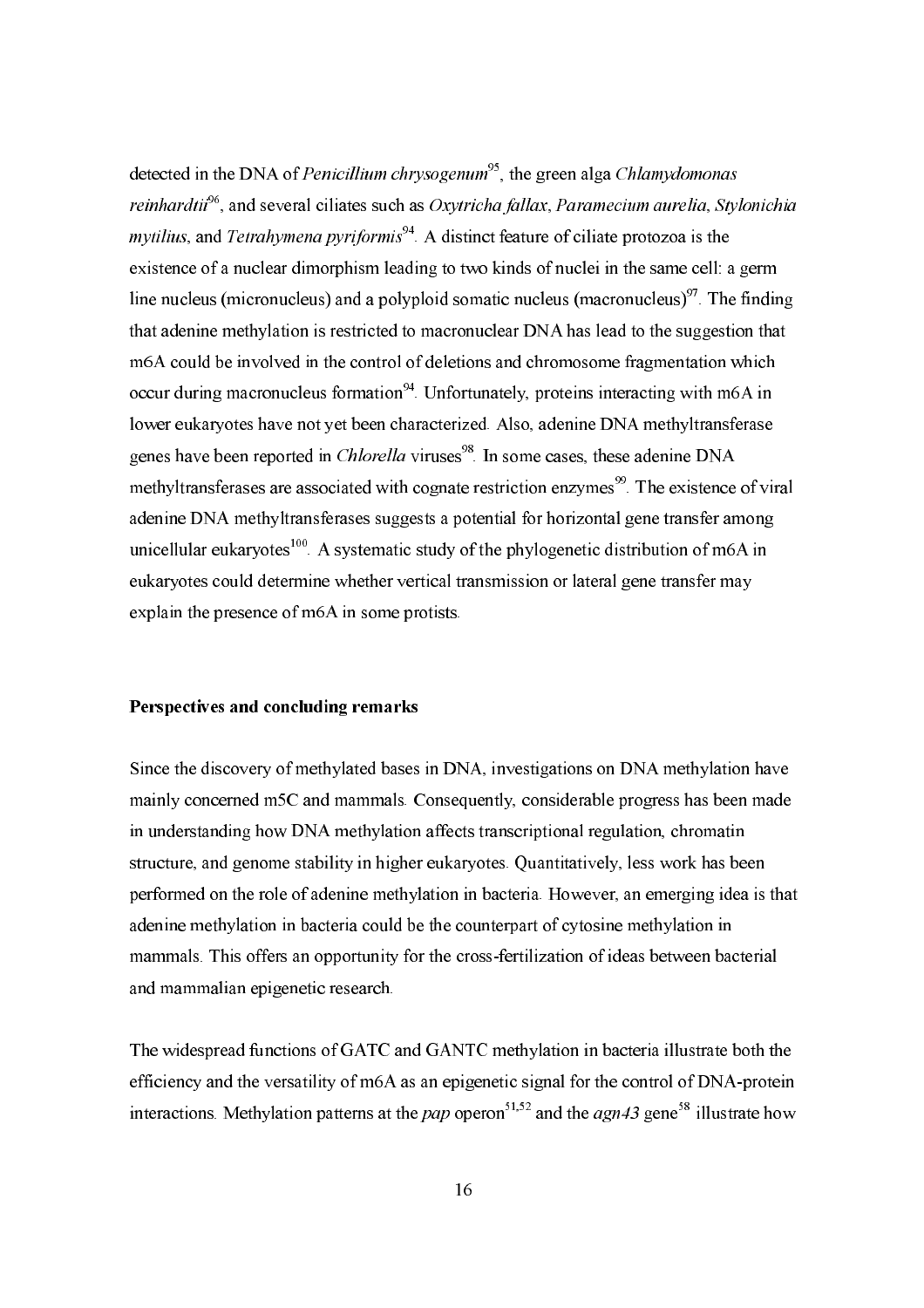*E. coli* lineages can inherit loci in different epigenetic states, a phenomenon reminiscent of genomic imprinting. In turn, differential regulation of  $IS10$  and traJ in sister DNA molecules<sup>48,68</sup> shows that bacterial DNA molecules in different epigenetic states can coexist in the same cell, as in X-chromosome inactivation. These examples show that epigenetic phenomena are not restricted to the kingdom Eukarya, and outline the utility of m6A as an epigenetic signal. Furthermore, the discovery of CcrM suggests that other solitary adenine methyltransferases may exist in bacteria. They can be expected to be identified when new whole genome sequences become available, and their study is likely to provide new insights into the biological roles of m6A.

Use of m6A to control DNA-protein interactions avoids the problem created by the high mutability of m5C, which undergoes relatively high frequencies of deamination, giving rise to thymine<sup>101</sup>. This might also explain why, in bacterial species that use m6A as an epigenetic signal, solitary m5C methyltransferases do not seem to have been selected to control crucial DNA-protein interactions. For example, no biological function has been yet found for Dcm in E. coli<sup>4</sup>. In higher eukaryotes, unrepaired T:G mismatches give rise to CG  $\rightarrow$  TA transitions, which are known to be involved in many hereditary diseases and cancer<sup>8,102</sup>. Hence, use of m5C instead of m6A by eukaryotes to control gene expression may be a less fortunate evolutionary event<sup>103</sup>.

The finding that m6A is essential for growth or virulence in certain bacteria<sup>5,6</sup> raises the possibility of using Dam or CcrM inhibitors as antimicrobial agents<sup>64</sup>. However, the use of such alternative antibiotics requires the absence of m6A in the human genome. The current opinion that mammalian DNA is devoid of m6A is based upon analyses which have a detection limit of about 0.01%; hence the presence of thousands of m6A in the human genome cannot be excluded. Moreover, the recent discovery of a  $N^6$ -adenine DNA methyltransferase in wheat coleoptiles<sup>104</sup> may stimulate a re-examination of the presence and the potential roles of m6A in higher eukaryotes.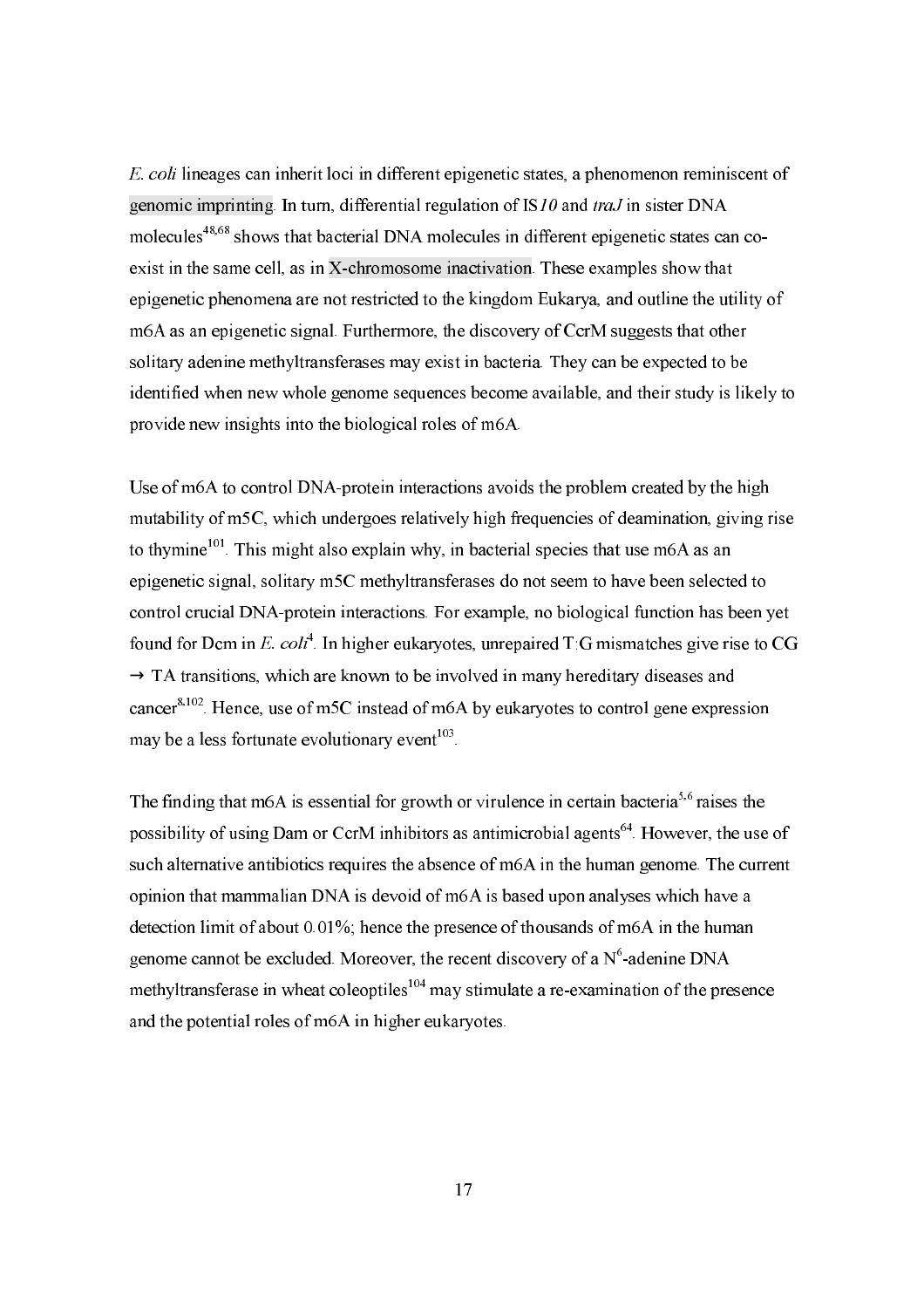## Acknowledgments

Work in our laboratories is supported by grants from the Lejeune Foundation (to  $D$ . W.), and from the Spanish Ministry of Education and the European Regional Fund (to J. C., GEN2003-20234-CO6-03 and BIO2004-CO3455-CO2-02). We are grateful to David Low and Francisco Antequera for helpful discussions. D.W. thanks Profs. A. L. Benabid and F. Berger for their support.

# **References**

- $1<sup>1</sup>$ Cheng, X. Structure and function of DNA methyltransferases. Annu. Rev. Biophys. Biomol. Struct. 24, 293-318 (1995).
- $2<sup>1</sup>$ Barbeyron, T., Kean, K. & Forterre, P. DNA adenine methylation of GATC sequences appeared recently in the *Escherichia coli* lineage *J. Bacteriol*. **160**, 586-590 (1984).
- $3<sup>1</sup>$ Bickle, T.A. and Kruger, D. H. Biology of DNA restriction. *Microbiol. Rev.* 57, 434-450 (1993).
- Marinus, M. G. Methylation of DNA. pp. 782-791 In Escherichia coli and Salmonella:  $\overline{4}$ Cellular and Molecular Biology. Neidhardt, F. C. et al. (eds.) ASM Press, Washington, D. C. (1996). A comprehensive summary of the first two decades of research on Dam methylation
- $\overline{5}$ Reisenauer, A., Kahng, L. S., McCollum, S. & Shapiro, L. Bacterial DNA methylation: a cell cycle regulator? *J. Bacteriol*. **181**, 5135-5139 (1999).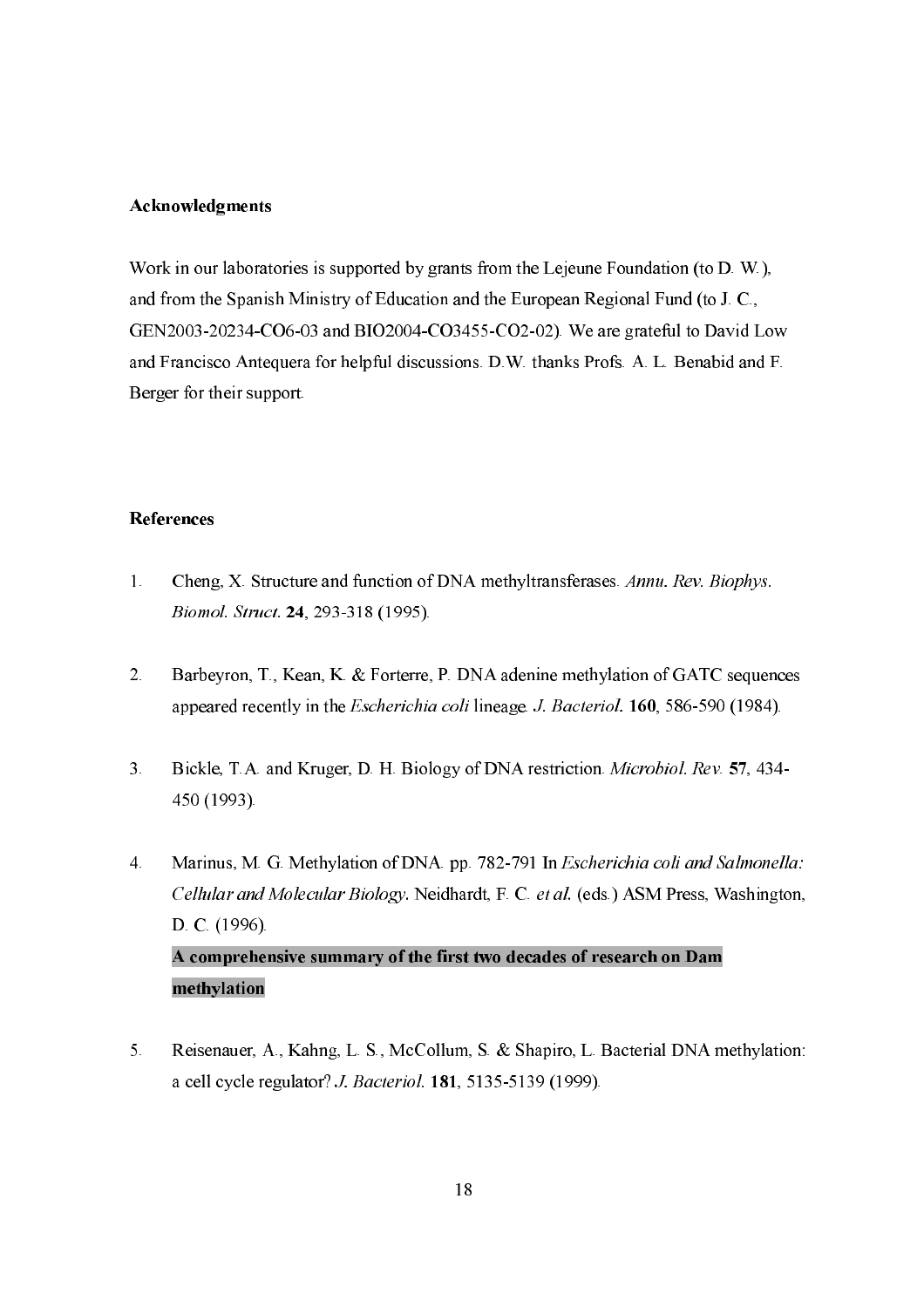Low, D. A., Weyand, N. J. & Mahan, M. J. Roles of DNA adenine methylation in 6. regulating bacterial gene expression and virulence *Infect. Immun.* 69, 7197-7204  $(2001)$ .

The only published survey of the roles of Dam methylation in bacterial virulence

- $7<sub>1</sub>$ Løbner-Olesen, A., Skovgaard, O. & Marinus, M. Dam methylation: coordinating cellular processes. Curr. Op. Microbiol. 8, 154-160 (2005). An update on the roles of Dam methylation in bacteria, including evolutionary aspects
- Esteller, M. Aberrant DNA methylation as a cancer-inducing mechanism. Annu Rev. 8. Pharmacol. Toxicol. 45, 629-656 (2005).
- 9. Engel, J. D., von Hippel, P. H. Effects of methylation on the stability of nucleic acid conformation: studies at the polymer level. J. Biol. Chem. 253, 928-934 (1978).
- $10<sup>1</sup>$ Diekmann, S. DNA methylation can enhance or induce DNA curvature. *EMBO J.* 6, 4213-4217 (1987).
- Polaczek, P., Kwan, K. & Campbell, J. L. GATC motifs may alter the conformation of  $11.$ DNA depending on sequence context and  $N^6$ -adenine methylation status: possible implications for DNA-protein recognition. Mol. Gen. Genet. 258, 488-493 (1998).
- Messer, W. & Nover-Weidner, M. Timing and targeting: the biological functions of  $12.$ Dam methylation in E. coli. Cell 54, 735-737 (1988).
- Luria, S. E. & Human, M. L. A nonhereditary, host-induced variation of bacterial 13. viruses J. Bacteriol 64, 557-569 (1952).
- Bertani, G. & Weigle, J.J. Host controlled variation in bacterial viruses. J. Bacteriol.  $14$ 65, 113-21 (1953).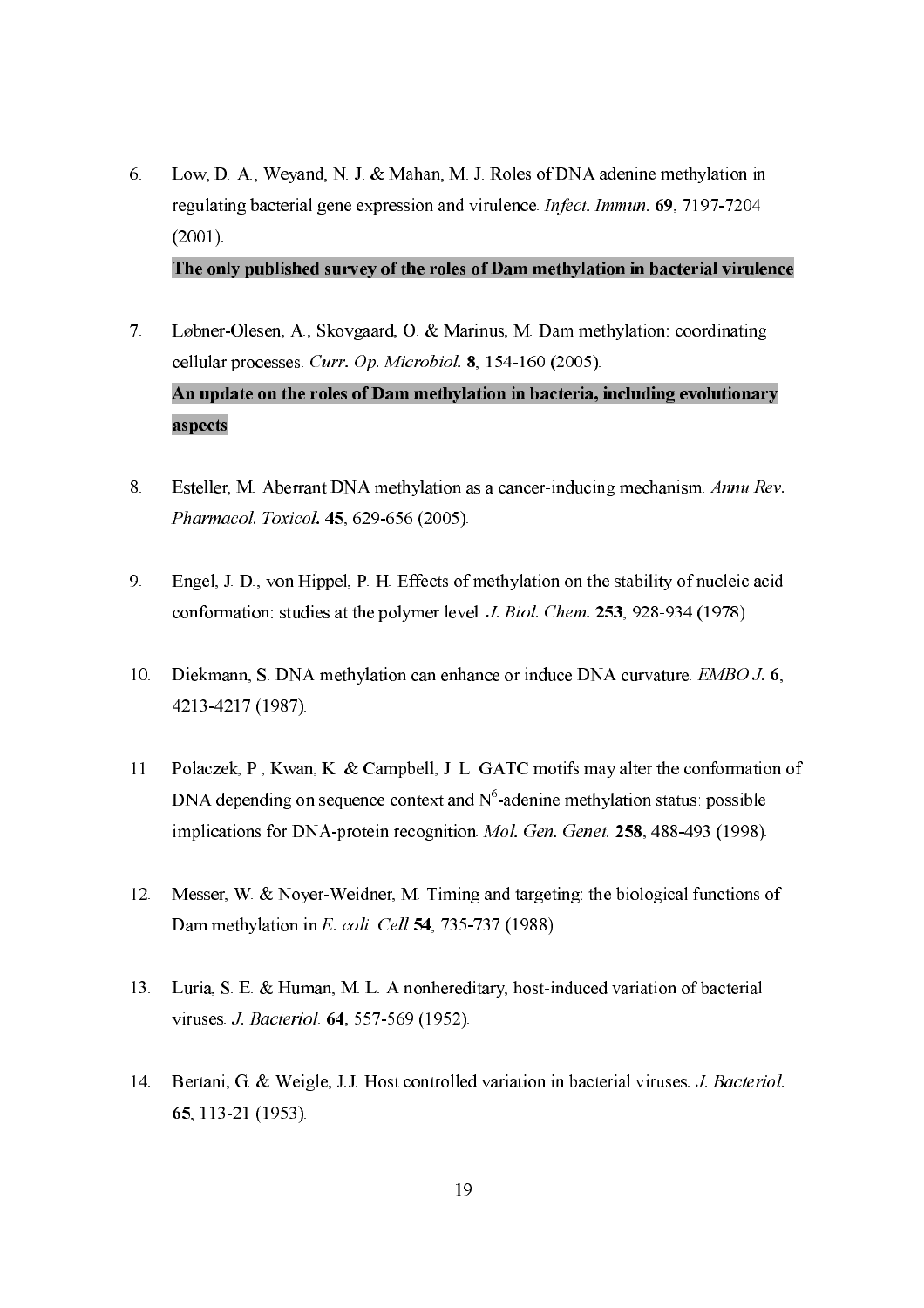- Arber, W and Dussoix, D. Host specificity of DNA produced by *Escherichia coli*. I.  $15<sub>1</sub>$ Host controlled modification of bacteriophage lambda J. Mol. Biol. 5, 18-36 (1962).
- Lacks, S. & Greenberg, B. Complementary specificity of restriction endonucleases of  $16.$ Diplococcus pneumoniae with respect to DNA methylation. J. Mol. Biol. 114, 153-168  $(1977)$ .
- Murray, N. E. Immigration control of DNA in bacteria: self versus non-self.  $17<sub>1</sub>$ Microbiology 148, 3-20 (2002). A comprehensive review on the biological significance of restriction- modification systems
- McKane, M. & Milkman, R. Transduction, restriction and recombination patterns in 18. Escherichia coli. Genetics 139, 35-43 (1995).
- Jeltsch, A. Maintenance of species identity and controlling speciation of bacteria: a new 19. function for restriction/modification systems? Gene 317, 13-16 (2003).
- $20.$ Kobayashi, I. Behavior of restriction-modification systems as selfish mobile elements and their impact on genome evolution. Nucleic Acids Res. 29, 3742-3756 (2001).
- $21.$ Urig, S. et al. The Escherichia coli Dam DNA methyltransferase modifies DNA in a highly processive reaction J. Mol. Biol. 319, 1085-1096 (2002).
- Torreblanca, J. & Casadesús, J. DNA adenine methylase mutants of Salmonella  $22.$ typhimurium and a novel Dam-regulated locus. Genetics 144, 15-26 (1996).
- Julio, S. M. et al. DNA adenine methylase is essential for viability and plays a role in 23. the pathogenesis of Yersinia enterocolitica and Vibrio cholerae. Infect. Immun. 69. 7610-7615 (2001).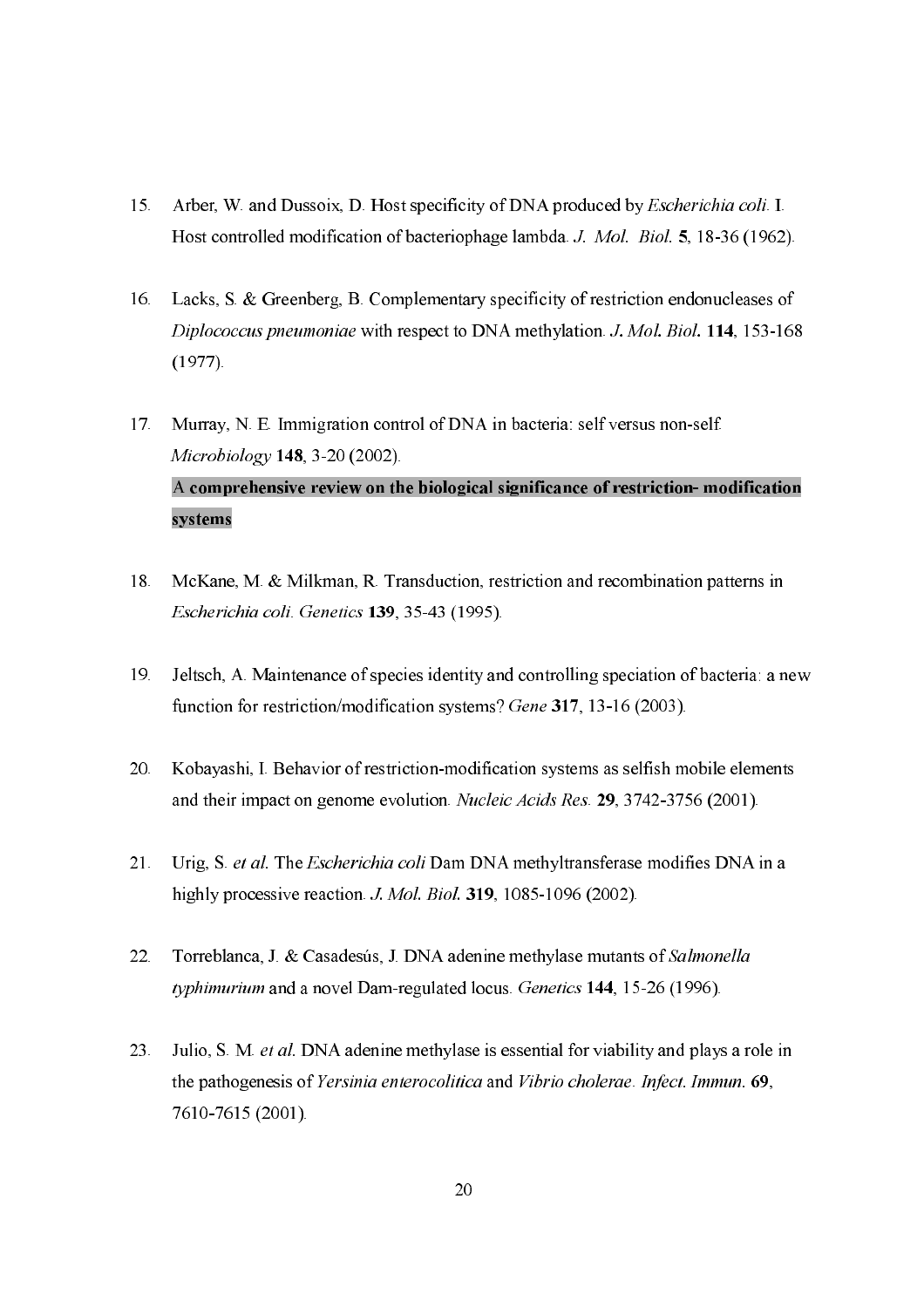- Egan. E. S. & Waldor. M. K. Distinct replication requirements for the two Vibrio  $24$ cholerae chromosomes. Cell 114: 521-530.
- $25.$ Boye, E., Løbner-Olesen, A. & Skarstad, K. Limiting DNA replication to once and only once. EMBO Rep. 1, 479-483 (2000).
- Campbell, J. L. & Kleckner, N. The E. coli oriC and the dnaA gene promoter are 26. sequestered from dam methyltransferase following the passage of the chromosomal replication fork. Cell 62, 967-979 (1990).
- $27<sub>1</sub>$ Lu, M., Campbell, J. L., Boye, E. & Kleckner, N. Seq A: a negative modulator of replication initiation in E. coli. Cell 77, 413-426 (1994).
- 28. von Friesleben, U., Rasmussen, K. V. & Schaechter, M. Seq A limits DnaA activity in replication from oriC in Escherichia coli. Mol. Microbiol. 14, 763-772 (1994).
- Boye, E., Stokke, T., Kleckner, N. & Skarstad, K. Coordinating DNA replication 29. initiation with cell growth: differential roles for DnaA and SeqA proteins. Proc. Natl. Acad. Sci. USA 93, 12206-12211 (1996).
- Braun, R. W. & Wright, A. DNA methylation differentially enhances the expression of  $30.$ one of the two *dnaA* promoters in vivo and in vitro. Mol. Gen. Genet. 202, 246-250  $(1986)$ .
- Kücherer, C., Lother, H., Kölling, R., Schauzu, M. A. & Messer, W. Regulation of  $31.$ transcription of the chromosomal dnaA gene of Escherichia coli. Mol. Gen. Genet. 205, 115-121 (1986).
- Riber, L. & Løbner-Olesen, A. Coordinated replication and sequestration of *ori*C and  $32<sup>7</sup>$ *dnaA* are required for maintaining once-per-cell-cycle initiation in *Escherichia coli. J.*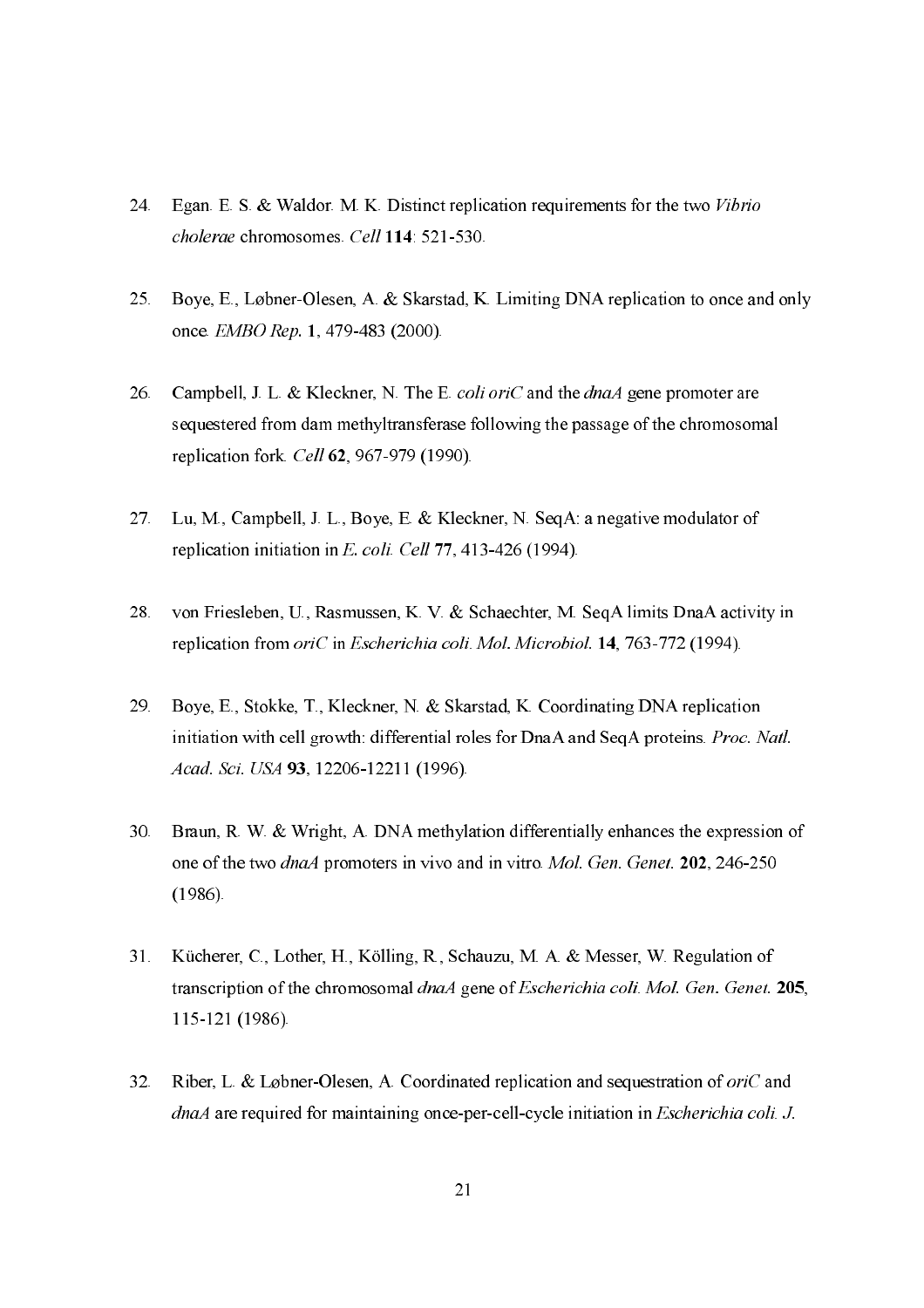*Bacteriol*. **187**, 5605-5613 (2005).

- d'Alençon, E et al. Isolation of a new hemimethylated DNA binding protein which  $33<sup>2</sup>$ regulates *dnaA* gene expression. *J. Bacteriol*. **185**, 2967-2971 (2003).
- Ogden, G. B., Pratt, M. J. & Schaechter, M. The replicative origin of the E. coli 34. chromosome binds to cell membranes only when heminethylated. Cell 54, 121-135  $(1988)$ .
- Herrick, J. et al. Parental strand recognition of the DNA replication origin by the outer  $35<sub>1</sub>$ membrane in *Escherichia coli*, *EMBO J.* 13, 4695-4703 (1994)
- 36. Bach, T., Krekling, M. A. & Skarstad, K. Excess SeqA prolongs sequestration of *oriC* and delays nucleoid segregation and cell division. *EMBO J.* **22**, 315-323 (2003).
- Brendler, T., Sawitzke, J., Sergueev, K. & Austin, S. A case for sliding SeqA tracts at  $37<sub>1</sub>$ anchored replication forks during *Escherichia coli* chromosome replication and segregation, *EMBO J.* **19**, 6249-6258 (2000).
- 38. Løbner-Olesen, A., Marinus, M. G. & Hansen, F. G. Role of SeqA and Dam in Escherichia coli gene expression: a global/microarray analysis. Proc. Natl. Acad. Sci. USA 100, 4672-4677 (2003).
- Yamazoe, M., Adachi, S., Kanaya, S., Obsumi, K. & Hiraga, S. Sequential binding of  $39.$ SeqA protein to nascent DNA segments at replication forks in synchronized cultures of E. coli. Mol. Microbiol. 55, 289-298 (2005).
- $40.$ Hsieh, T. Molecular mechanisms of DNA mismatch repair. Mutat. Res. 486, 71-87  $(2001).$
- Burdett, V., Baitinger, C., Visvanathan, C., Lovett, S. & Modrich, P. In vivo  $41.$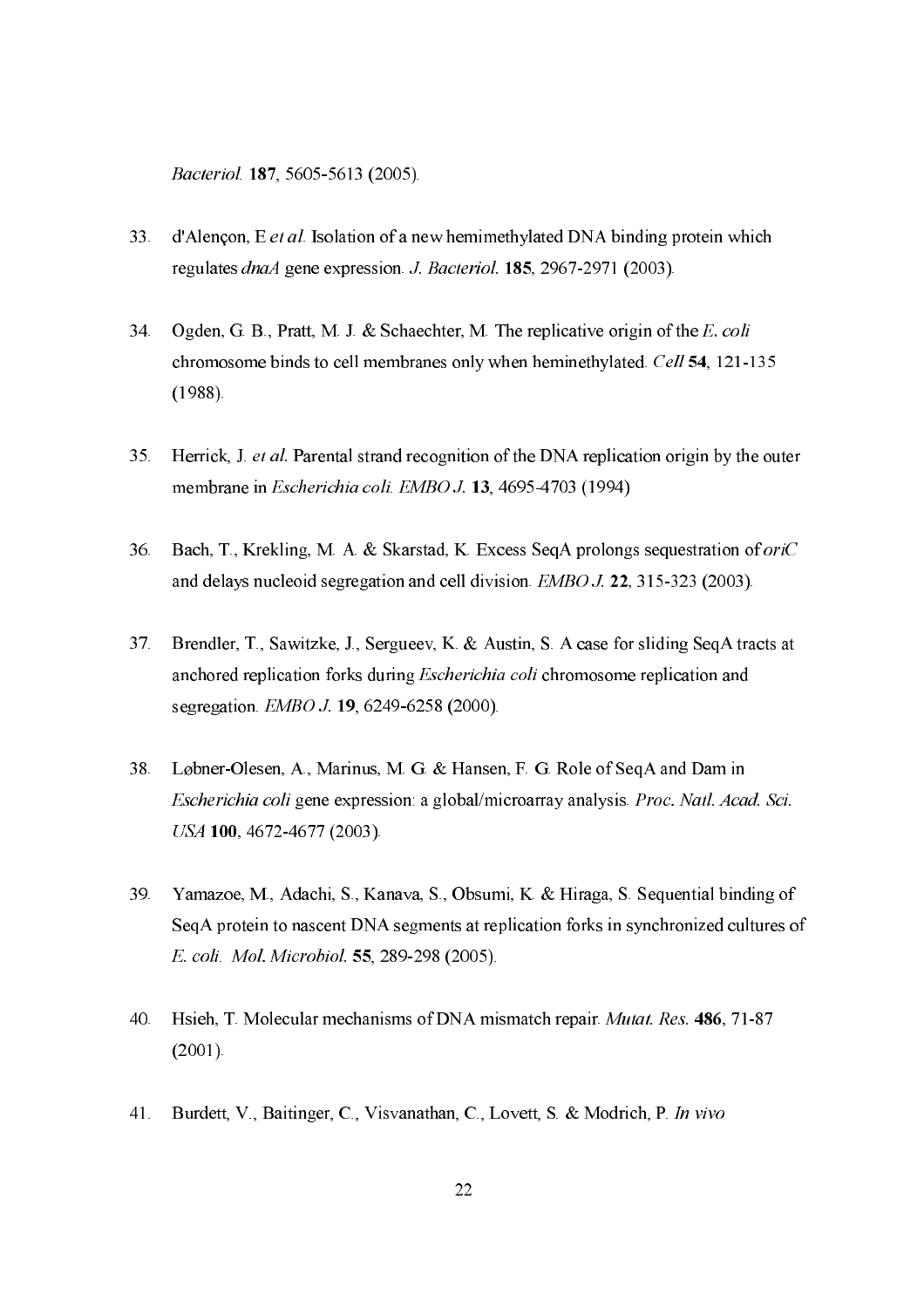requirement for RecJ, ExoVII, ExoI, and ExoX in methyl-directed mismatch repair. Proc. Natl. Acad. Sci. USA 98, 6765-6770 (2001).

- Welsch, K. M., Lu, A. L., Clark, S. & Modrich, P. Isolation and characterization of the  $42.$ E. coli mutH product. J. Biol. Chem. 262, 15624-15629 (1987).
- Glickman, B. W. & Radman, M. Escherichia coli mutator mutants deficient in  $43.$ methylation-instructed DNA mismatch correction. Proc. Natl. Acad. Sci. USA 77, 1063-1067 (1980).
- 44. Fram, R. J., Cusick, P. S., Wilson, J. M. & Marinus, M. G. Mismatch repair of cisdiamminedichloroplatinum(II)-induced DNA damage. Mol. Pharmacol. 28, 51-55  $(1985)$ .
- Karran, P. & Marinus, M. G. Mismatch correction at  $O^6$ -methylguanine residues in E.  $45<sub>1</sub>$ coli DNA. Nature 296, 868-869 (1982).
- Prieto, A. I., Ramos-Morales, F. & Casadesús, J. Bile-induced DNA damage in 46. Salmonella enterica. Genetics 168, 1787-1794 (2004).
- Rasmussen, L. J., Løbner-Olesen, A. & Marinus, M. G. Growth-rate-dependent  $47<sub>1</sub>$ transcription initiation from the *dam* P2 promoter. *Gene* 157: 213-215 (1995).
- Roberts, D., Hoopes, B. C., McClure, W. R. & Kleckner, N. IS10 transposition is 48. regulated by DNA adenine methylation. Cell 43, 117-130 (1985). A classic, elegant study on DNA-protein interactions regulated by m6A
- Yin, J. C., Krebs, M. P. & Reznikoff, W. S. Effect of dam methylation on Tn5 49. transposition, J. Mol. Biol. 199, 35-45 (1988).
- Dodson, K. W. & Berg, D. E. Factors affecting transposition activity of IS50 and Tn5  $50.$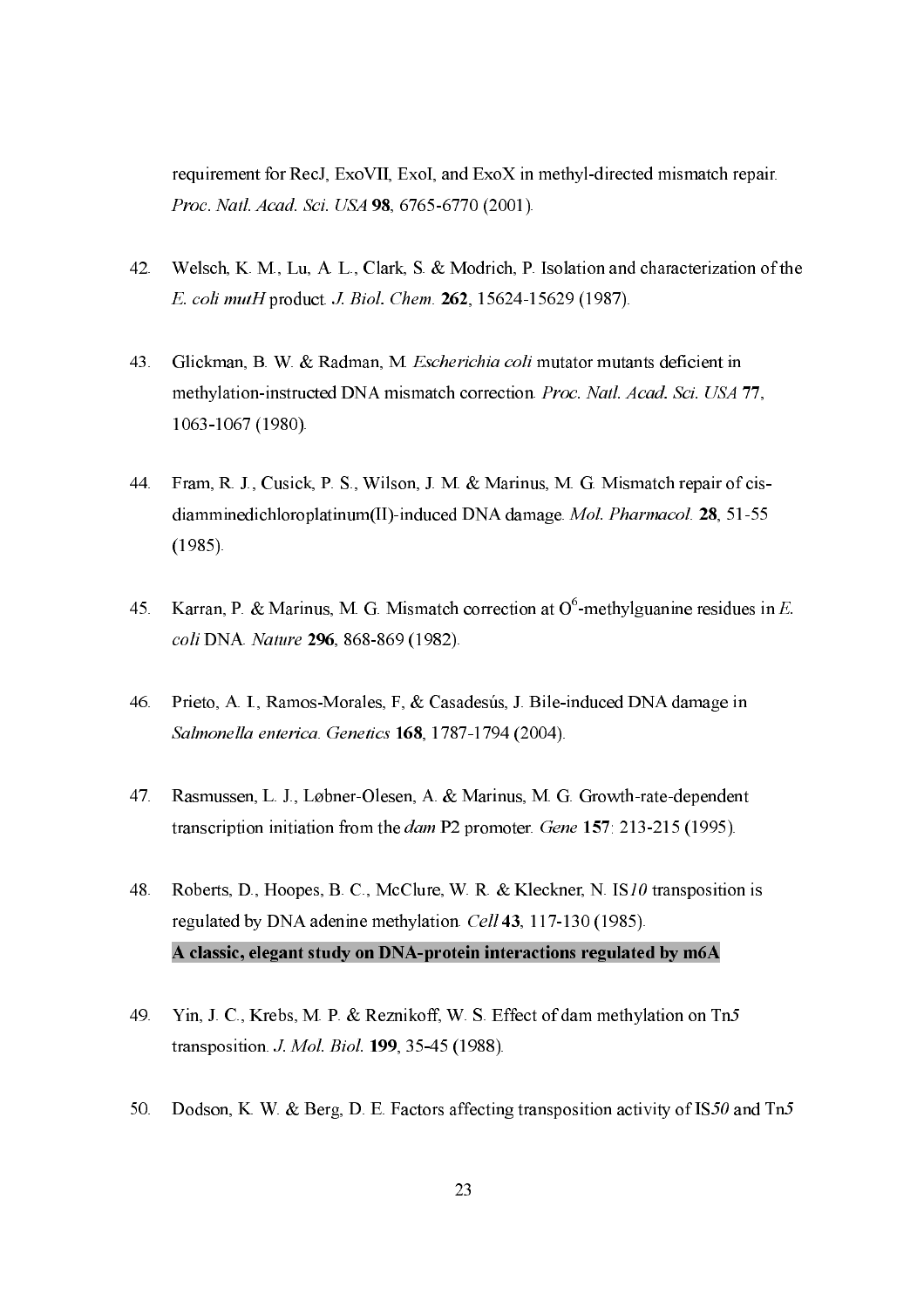ends. Gene 76, 207-213 (1989).

- $51.$ van der Woude, M., Braaten, B. & Low, D. A. Epigenetic phase variation of the pap operon in Escherichia coli. Trends Microbiol. 4, 5-9 (1996).
- Hernday, A., Krabbe, M., Braaten, B. & Low, D. Self-perpetuating epigenetic pili 52. switches in bacteria. Proc. Natl. Acad. Sci. USA 99, 16570-16476 (2002). A detailed description of the molecular mechanisms that control the pap operon, a paradigm among bacterial epigenetic switches
- Hernday, A. D., Braaten B. A. & Low, D. A. The mechanism by which DNA adenine 53. methylase and PapI activate the Pap epigenetic switch *Mol. Cell.* 12, 947-957 (2003).
- White-Ziegler, C. A, Black, A. M., Eliades, S. H., Young, S. & Porter, K. The N-54. acetyltransferase RimJ responds to environmental stimuli to repress pap fimbrial transcription in *Escherichia coli. J. Bacteriol.* 184, 4334-4342 (2002).
- Hernday, A. D., Braaten, B. A., Broitman-Maduro, G., Engelberts, P. & Low, D. A. 55. Regulation of the Pap epigenetic switch by CpxAR: phosphorylated CpxR inhibits transition to the phase ON state by competition with Lrp. Mol. Cell. 16, 537-547 (2004).
- Nicholson, B. & Low, D. DNA methylation-dependent regulation of  $\text{pef}$  expression in 56. Salmonella typhimurium. Mol. Microbiol. 35, 728-742 (2000).
- Waldron, D. E., Owen, P. & Dorman, C. J. Competitive interaction of the OxyR DNA-57. binding protein and the Dam methylase at the antigen 43 gene regulatory region in Escherichia coli. Mol. Microbiol. 44, 509-520 (2002).
- Haagmans, W. & van der Woude, M. Phase variation of Ag43 in *Escherichia coli*: 58 Dam-dependent methylation abrogates OxyR binding and OxyR-mediated repression of transcription. Mol. Microbiol. 35, 877-887 (2000).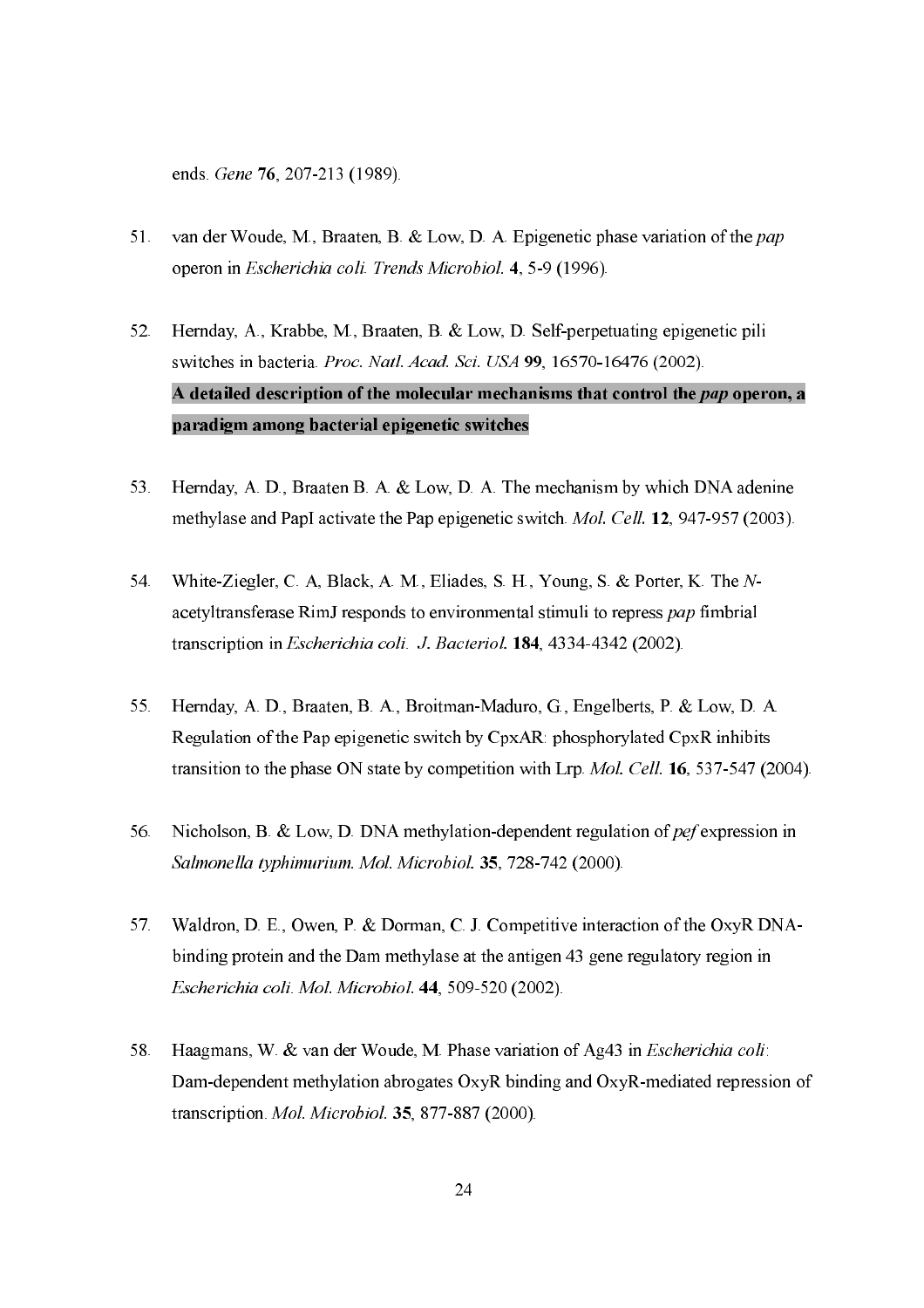- Henderson, L. R. & Owen, P. The major phase-variable outer membrane protein of 59. *Escherichia coli* structurally resembles the immunoglobulin A1 protease class of exported protein and is regulated by a novel mechanism involving Dam and OxyR. J. Bacteriol. 181, 2132-2141 (1999).
- Correnti, J., Munster, M. Chan, T. & van der Woude, M. Dam-dependent phase  $60.$ variation of Ag43 in *Escherichia coli* is altered in a seqA mutant. Mol. Microbiol. 44, 521-532 (2002).
- Wallecha, A., Munster, V., Correnti, J., Chan, T. & van der Woude, M. Dam- and 61. OxyR-dependent phase variation of *agn43* essential elements and evidence for a new role of DNA methylation. J. Bacteriol. 184, 3338-3347 (2002).
- 62. Hale, W. B., van der Woude, M. W. & Low, D. A. Analysis of non-methylated GATC sites in the *Escherichia coli* chromosome and identification of sites that are differentially methylated in response to environmental stimuli. J. Bacteriol. 176, 3438-3441 (1994).
- 63. van der Woude, M. Hale, W. B. & Low, D. A. 1998. Formation of DNA methylation patterns: nonmethylated GATC sequences in gut and pap operons. J. Bacteriol. 180, 5913-5920 (1998).
- Mashhoon, N., et al. Functional characterization of Escherichia coli DNA adenine 64. methyltransferase, a novel target for antibiotics. J. Biol. Chem. 279, 52075-52081  $(2004).$
- 65. Torreblanca, J., Marqués, S. & Casadesús, J. Synthesis of FinP RNA by plasmids F and pSLT is regulated by DNA adenine methylation. *Genetics* 152, 31-45 (1999).
- Camacho, E. M. & Casadesús, J. Conjugal transfer of the virulence plasmid of 66.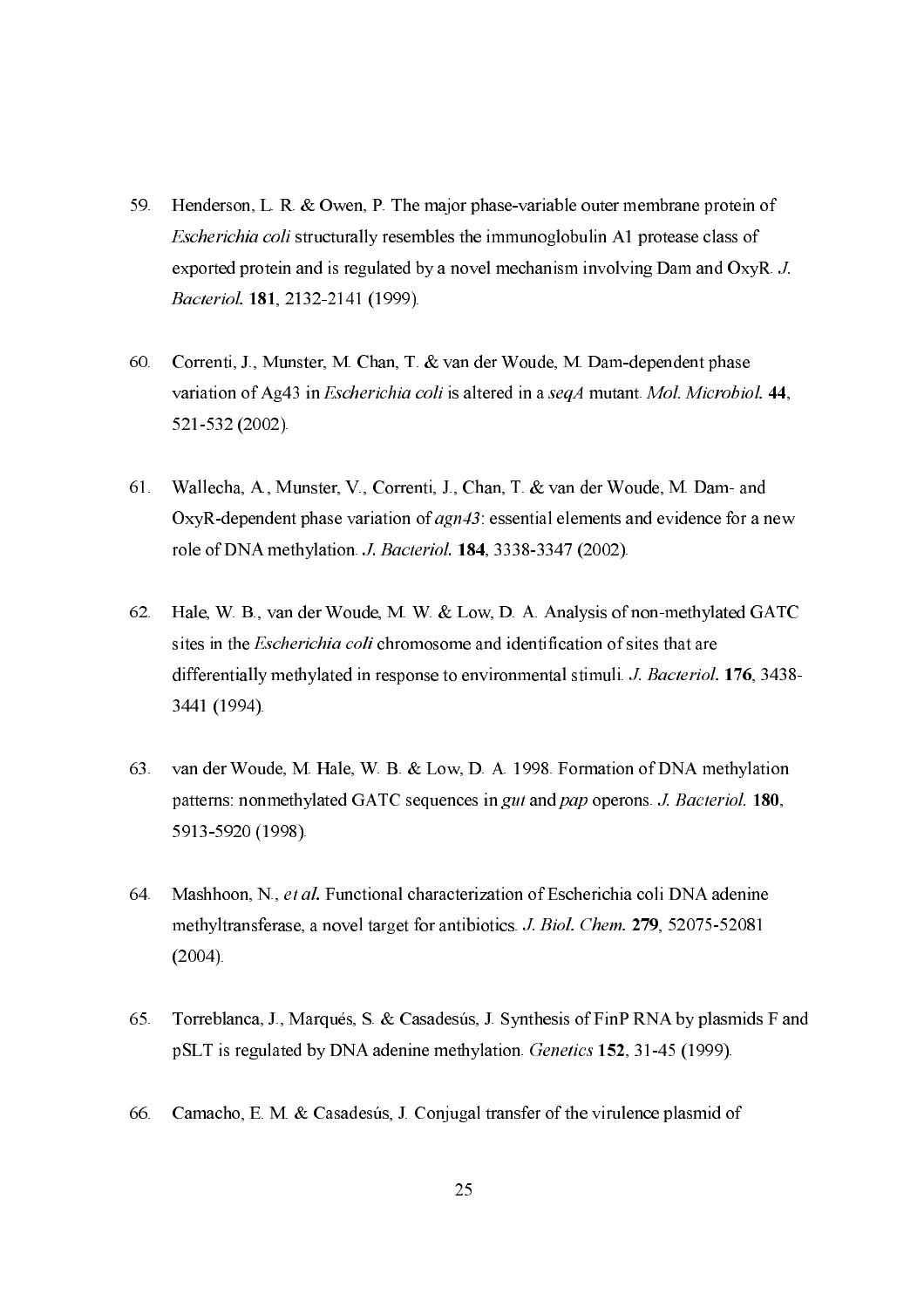Salmonella enterica is regulated by the leucine-responsive regulatory protein and DNA adenine methylation. *Mol. Microbiol.* 44, 1589-1598 (2002).

- Camacho, E. M. et al. Regulation of finP transcription by DNA adenine methylation in  $67.$ the virulence plasmid of Salmonella enterica, J. Bacteriol, 187: 5691-5699 (2005).
- Camacho, E. M. & Casadesús, J. Regulation of traJ transcription in the Salmonella 68. virulence plasmid by strand-specific DNA adenine hemimethylation. Mol. Microbiol. 57, 1700-1718 (2005).
- Heithoff, D. M., Sinsheimer, R. L., Low, D. A. & Mahan, M. J. An essential role for 69. DNA adenine methylation in bacterial virulence. Science 284, 967-970 (1999).
- García-del Portillo, F., Pucciarelli, M. G. & Casadesús, J. DNA adenine methylase  $70.$ mutants of Salmonella typhimurium show defects in protein secretion, cell invasion, and M cell cytotoxicity. Proc. Natl. Acad. Sci. USA 96, 11578-11583 (1999).
- Giacomodonato, M. N., Sarnacki, M. H., Caccuri, R. L., Sordelli, D. O. & Cerquetti, M. 71. C. Host response to a *dam* mutant of *Salmonella enterica* serovar Enteritidis with a temperature sensitive phenotype. Infect. Immun. 72, 5498-5501 (2004).
- Pucciarelli, M. G., Prieto, A. I., Casadesús, J. & García-del Portillo, F. Envelope  $72.$ instability in DNA adenine methylase mutants of Salmonella enterica. Microbiology 148. 1171-1182 (2002).
- Heithoff, D. M., Enioutina, E. I., Daynes, R. A., Sinsheimer, R. L., Low, D. A. & 73. Mahan, M. J. Salmonella DNA adenine methylase mutants confer cross-protective immunity *Infect. Immun*, 69 6725-6730 (2001).
- Honma, Y, Fernández, R. E. & Maurelli, A. T. A DNA adenine methylase mutant of 74 Shigella flexneri shows no significant attenuation of virulence. Microbiology 150, 1073-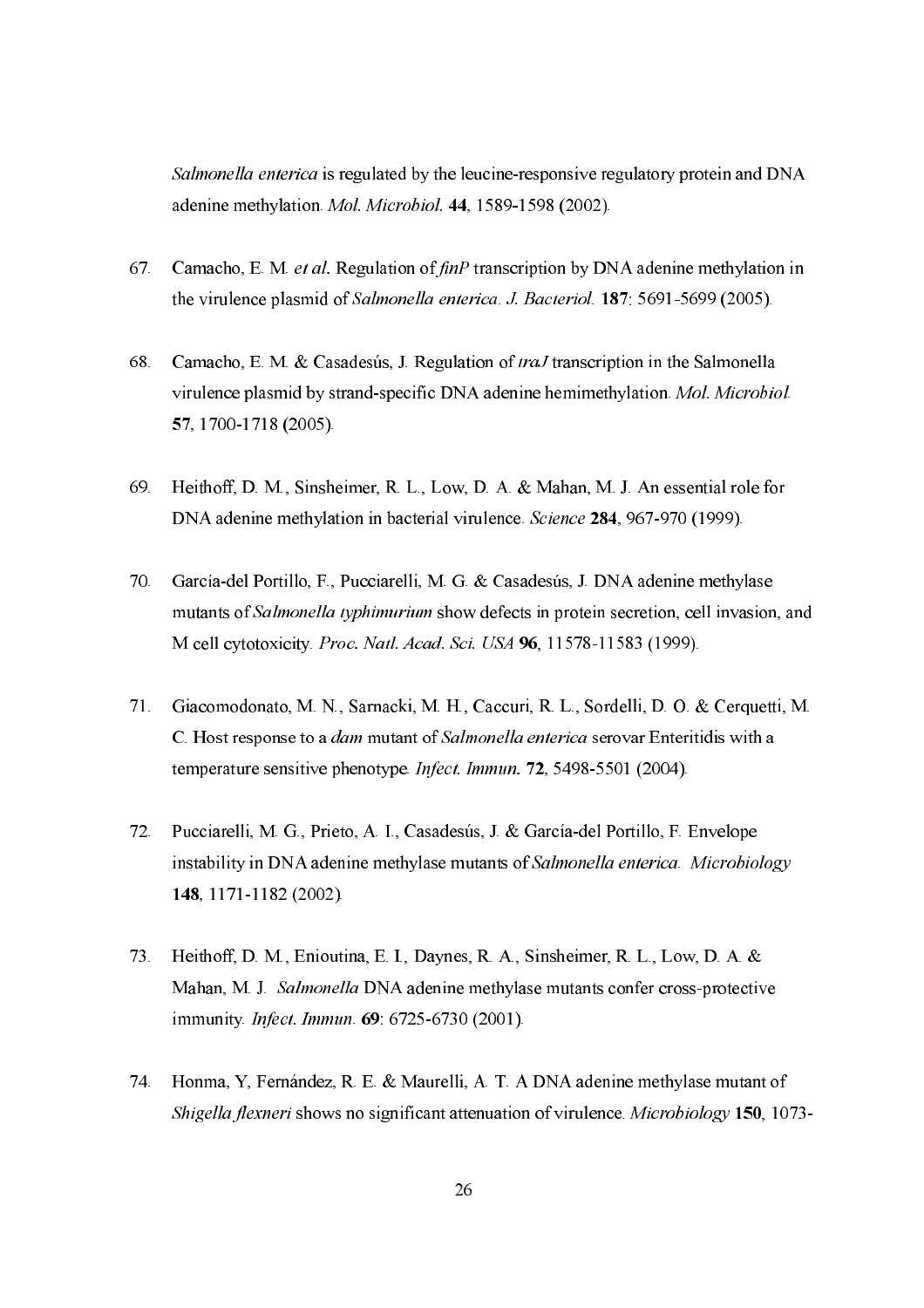1078 (2004).

- Dueger, E. L., House, J. K., Heithoff, D. M., Mahan & M. J. Salmonella DNA adenine 75. methylase mutants elicit early and late onset protective immune responses in calves. Vaccine 21: 3249-3258 (2003).
- Watson, M. E. Jr., Jarisch, J. & Smith, A. L. Inactivation of deoxyadenosine 76. methyltransferase (dam) attenuates Haemophilus influenzae virulence. Mol. Microbiol. 53, 651-654 (2004).
- Taylor, V. L., Titball, R. W. & Oyston, P. C. F. Oral immunization with a dam mutant  $77<sub>1</sub>$ of Yersinia pseudotuberculosis protects again plague. Microbiology 151, 1919-1926  $(2005)$
- 78. Julio, S. M., Heithoff, D. M., Sinsheimer, R. L., Low, D. A. & Mahan, M. J. DNA adenine methylase overproduction in Yersinia pseudotuberculosis alters YopE expression and secretion and host immune responses to infection. *Infect. Immun.* 70, 1006-1009 (2002).
- 79. Fälker, S., Schmidt, M. A. & Heusipp, G. DNA methylation in Yersinia enterocolitica: role of the DNA adenine methyltransferase in mismatch repair and regulation of virulence factors. Microbiology 151, 2291-2299 (2005).
- 80. Chen, L. et al. Alteration of DNA adenine methylase (Dam) activity in Pasteurella multocida causes increased spontaneous mutation frequency and attenuation in mice. Microbiology 149, 2283-2290 (2003).
- 81. Oshima, T. et al. Genome-wide analysis of deoxyadenosine methyltransferase-mediated control of gene expression in *Escherichia coli*, *Mol. Microbiol.* 45, 673-695 (2002).
- 82. McClelland, M. Selection against *dam* methylation sites in the genomes of DNA of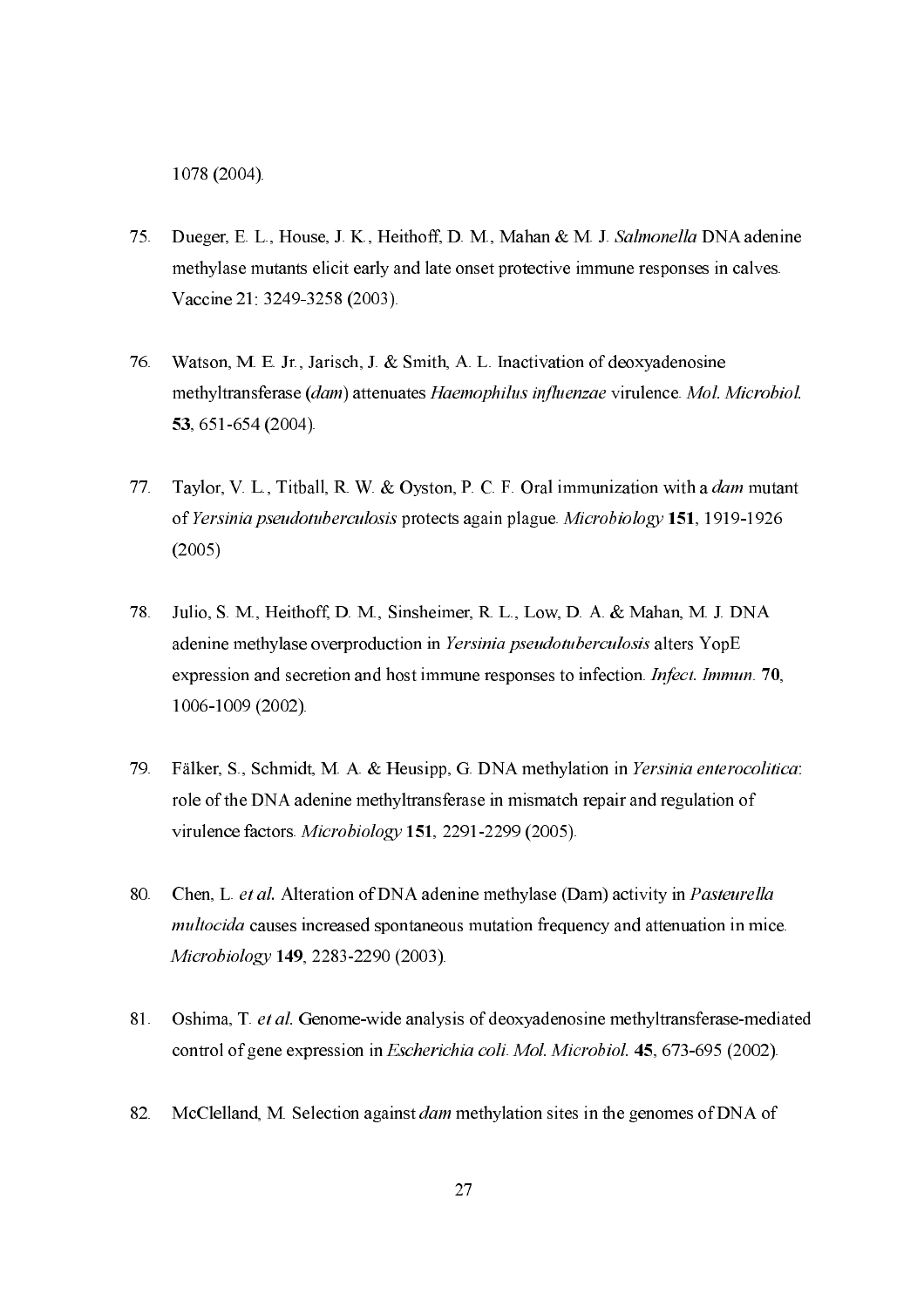Enterobacteriophages J. Mol. Evol. 21: 317-322 (1985).

- 83. Blaisdell, B. E., Campbell, A. M. & Karlin, S. Similarities and dissimilarities of phage genomes. Proc. Natl. Acad. Sci. USA 93, 5854-5859 (1996).
- Sternberg, N., Sauer, B., Hoess, R. & Abremski, K. Bacteriophage P1 cre gene and its 84. regulatory region. Evidence for multiple promoters and for regulation by Dam methylation. J. Mol. Biol. 187, 197-212 (1986).
- Hattman, S. & Sun, W. Escherichia coli OxyR modulation of bacteriophage Mu mom 85. expression in  $\text{dam}^+$  cells can be attributed to its ability to bind  $P_{\text{mom}}$  promoter DNA. Nucleic Acids Res. 25, 4385-4388 (1997).
- Swinton, D. et al. Purification and characterization of the unusual nucleotide,  $\alpha$ -N-(9- $\beta$ -86. D-2'-deoxyribofuranosylpurin-6-yl)glycinamide, specified by the phage Mu modification function. Proc. Natl. Acad. Sci. USA 80, 7400-7404 (1983).
- Sternberg, N. & Coulby, J. Cleavage of the bacteriophage P1 packaging site (pac) is  $87<sub>1</sub>$ regulated by adenine methylation. Proc. Natl. Acad. Sci. USA 87, 8070-8074 (1990).
- Yarmolinski, M. B. & Sternberg, N. Bacteriophage P1, pp. 782-791 In The 88. bacteriophages, vol. 1. R. Calendar (ed.) Plenum Press, New York (1988).
- 89. Zweiger, G., Marczynski, G. & Shapiro, L. A Caulobacter DNA methyltransferase that functions only in the predivisional cell. J. Mol. Biol. 235, 472-485 (1994).
- $90<sub>1</sub>$ Marczynski, G. T. & Shapiro, L. Control of chromosome replication in Caulobacter crescentus. Annu Rev. Genet. 56, 625-656 (2002). A comprehensive review on the Caulobacter cell cycle, including the roles of CcrM methylation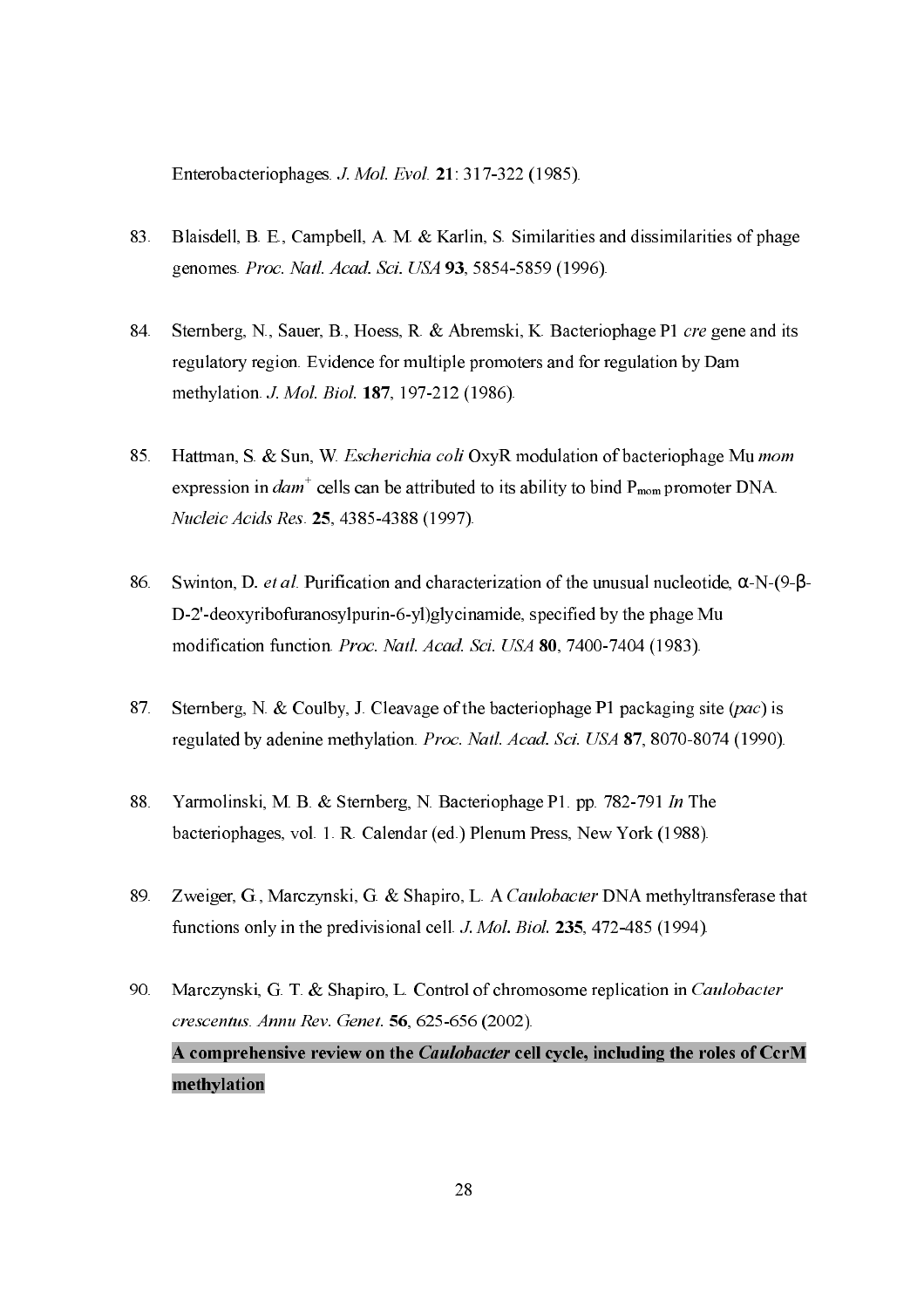- Robertson, G. T. et al. The Brucella abortus CcrM DNA methyltransferase is essential 91. for viability, and its overexpression attenuates intracellular replication in murine macrophages. J. Bacteriol. 182, 3482-3489 (2000).
- 92. Reisenauer, A. and Shapiro, L. DNA methylation affects the cell cycle transcription of the CtrA global regulator in *Caulobacter*. *EMBO J.* 21, 4969-4977 (2002).
- Vanyushin, B.F., Tkacheva, S.G. & Belozersky, A.N. Rare bases in animal DNA. 93. Nature 225, 948-949 (1970).
- Hattman, S. DNA-[adenine] methylation in lower eukaryotes. Biochemistry (Mosc.) 70, 94. 550-558 (2005). A recent review on the presence of  $N^6$ -methyl-adenine in eukaryotes, a subject whose biological importance may have been overlooked for decades
- Rogers, S.D., Rogers, M.E., Saunders, G. & Holt, G. Isolation of mutants sensitive to 2-95. aminopurine and alkylating agents and evidence for the role of DNA methylation in Penicillium chrysogenum, Curr. Genet. 10, 557-560 (1986).
- 96. Hattman, S., Kenny, C., Berger, L. & Pratt, K. Comparative study of DNA methylation in three unicellular eucaryotes. J. Bacteriol. 135, 1156-1157 (1978).
- Gutiérrez, J.C., Calleias, S., Borniquel, S. & Martin-González, A. DNA methylation in 97 ciliates: implications in differentiation processes. *Int. Microbiol.* 3, 139-46 (2000).
- van Etten, J.L. et al. DNA methylation of viruses infecting a eukaryotic Chlorella-like 98. green alga. Nucleic Acids Res. 13, 3471-3478 (1985).
- Zhang, Y., Nelson, M., Nietfeldt, J.W., Burbank, D.E. & Van Etten, J.L. 99 Characterization of *Chlorella* virus PBCV-1 CviAII restriction and modification system. Nucleic Acids Res. 20, 5351-6 (1992).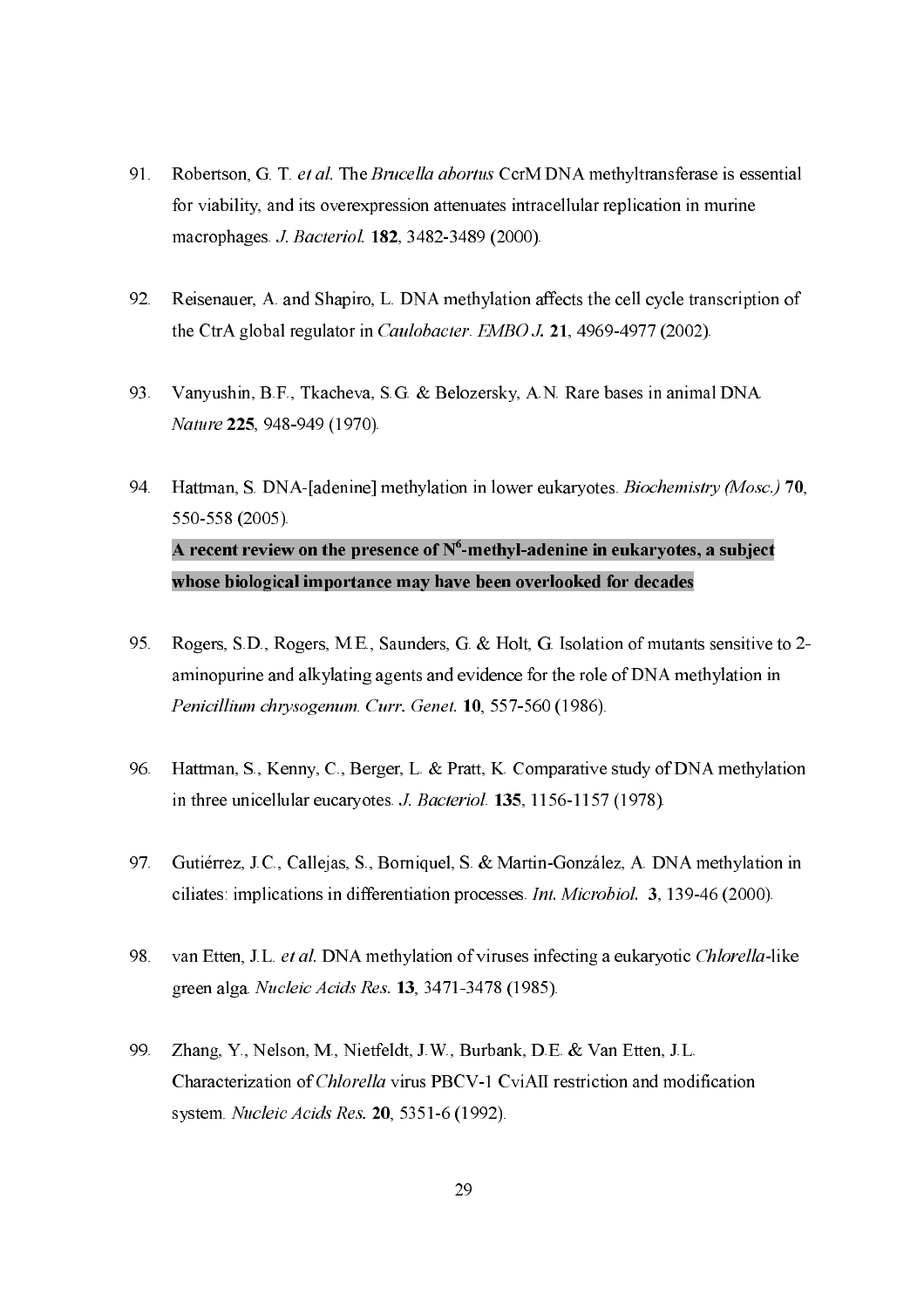- 100. Gogarten, J.P. & Townsend, J. P. Horizontal gene transfer, genome innovation and evolution. Nat. Rev. Microbiol. 3, 679-687 (2005).
- 101. Lutsenko, E. & Bhagwat, A. S. Principal causes of hot spots for cytosine to thymine mutations at sites of cytosine methylation in growing cells. A model, its experimental support, and implications. Mutat. Res. 437, 11-20 (1999).
- 102. Antonarakis, S. E., Krawczak, M. & Cooper, D. N. Disease-causing mutations in the human genome. Eur. J. Pedriatr. 159, 173-178 (2000).
- 103. Poole, A., Penny, D. & Sjoberg, B.M. Confounded cytosine! Tinkering and the evolution of DNA. Nat. Rev. Mol. Cell. Biol. 2, 147-51 (2001).
- 104. Fedoreyeva, L. I. & Vanyushin, B. F. N6-adenine DNA-methyltransferase in wheat seedlings. FEBS Lett. 514, 305-308 (2002).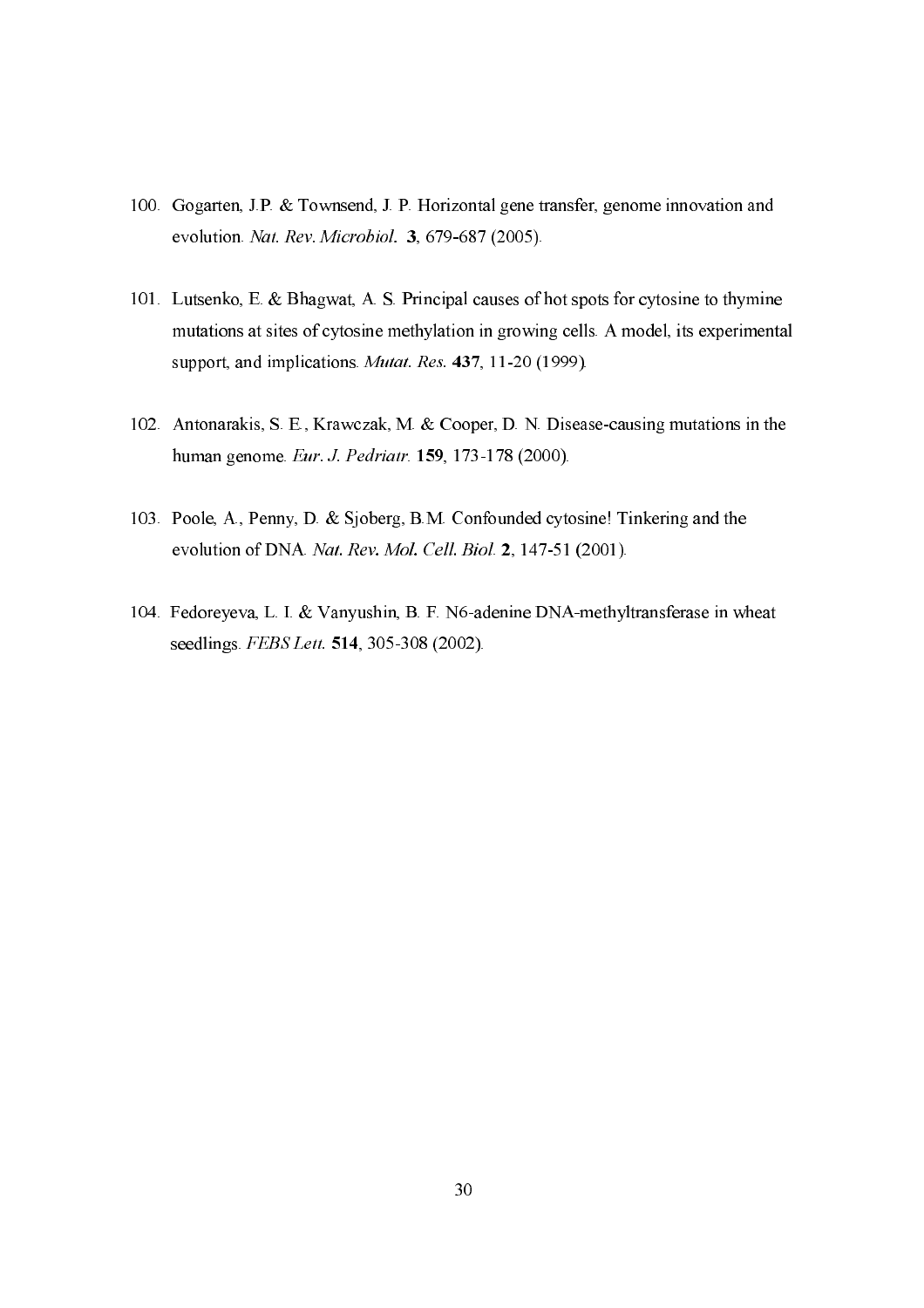#### **Legends to figures**

Figure 1. Overview of the roles of m6A in enteric bacteria: (i) defense against phages and transposons; (ii) regulation of chromosome replication, chromosome segregation, and reorganization of the nucleoid after DNA replication; (iii) DNA strand discrimination for mismatch repair: (iv) regulation of conjugal transfer of plasmids; (v) packaging of phage DNA into capsids; and (vi) transcriptional regulation of fimbrial operons and other virulence genes. When known, the methylation-sensitive DNA-binding proteins involved in each process are also indicated.

Figure 2. Dam-directed mismatch repair. Assembly of the MutHLS complex at a mismatch is followed by MutH-mediated cleavage of the newly synthesized strand (shown in yellow) at the nearest GATC. Transient GATC hemimethylation in the newly synthesized strand provides the signal for strand discrimination. Depending on the distance, cleavage may require DNA looping (not drawn for simplicity).

Figure 3. Regulation of the pap operon of uropathogenic E. coli (reproduced from ref. 52). Top panel: DNA adenine methylation states of the *pap* regulatory region. In the ON state, binding of Lrp to sites 4, 5, and 6 prevents methylation of GATC<sup>dist</sup>, while the unbound  $GATC<sup>prox</sup>$  is methylated. In the OFF state, Lrp binding to sites 1, 2, and 3 prevents methylation of GATC<sup>prox</sup>, while the unbound GATC<sup>dist</sup> is methylated. Bottom panel: Model for switching from phase OFF to phase ON. (A) In the OFF state, Lrp binds to sites 1-3, and prevents methylation of GATC<sup>prox</sup>. Non-methylated GATCs are shown as open circles, and methylated GATCs are shown as closed circles. Binding of Lrp to sites 1-3 reduces the affinity of Lrp for sites 4-6. (B) Every replication round offers an opportunity for switching. (C) In the presence of PapI, Lrp will translocate from sites 1-3 to sites 4-6. Lrp binding to  $GATC<sup>dist</sup>$  will prevent methylation of the nascent DNA strand, while the unbound  $GATC<sup>prox</sup>$ will undergo methylation.  $(D, E)$ . If the intracellular concentration of cAMP is high, CRP will activate papl transcription.  $(F)$  PapB will stimulate papl transcription, creating a positive feedback loop that will perpetuate the ON state.